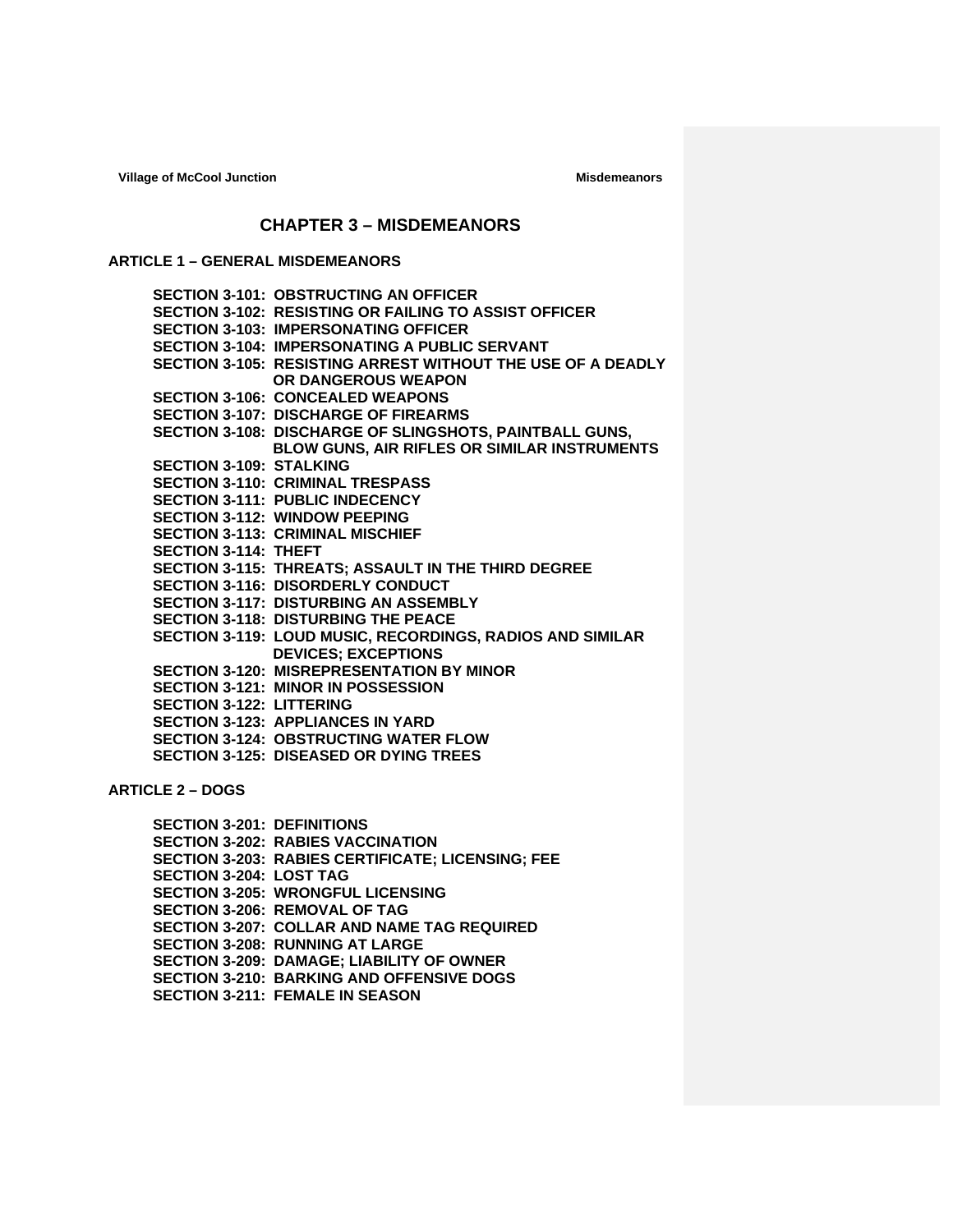**Village of McCool Junction Community Community Community Community Community Community Community Community Community Community Community Community Community Community Community Community Community Community Community Comm** 

**SECTION 3-212: FIGHTING DOGS SECTION 3-213: RABIES PROCLAMATION SECTION 3-214: RABIES SUSPECTED; IMPOUNDMENT SECTION 3-215: DANGEROUS DOGS; DEFINITIONS SECTION 3-216: DANGEROUS DOGS; CONFINED; WARNING SIGN SECTION 3-217: DANGEROUS DOGS; RESTRAINED SECTION 3-218: DANGEROUS DOGS; FAILURE TO COMPLY SECTION 3-219: DANGEROUS DOGS; VIOLATION; PRIOR CONVICTION SECTION 3-220: DANGEROUS DOGS; ADDITIONAL REGULATIONS SECTION 3-221: IMPOUNDMENT SECTION 3-222: LEGAL DESTRUCTION SECTION 3-223: INTERFERENCE WITH ANIMAL CONTROL**

**ARTICLE 3 – ANIMALS GENERALLY**

**SECTION 3-301: LIVESTOCK PROHIBITED SECTION 3-302: RUNNING AT LARGE SECTION 3-303: ENCLOSURES SECTION 3-304: SNAKES AND FOWLS; DEFINED; PROHIBITED SECTION 3-305: WILD ANIMALS AND BIRDS SECTION 3-306: RABIES SUSPECTED; CAPTURE IMPOSSIBLE**

## **ARTICLE 4 – NUISANCES**

| SECTION 3-401: WEEDS, GRASSES AND LITTER; DEFINITIONS       |
|-------------------------------------------------------------|
| SECTION 3-402: WEEDS OR GRASSES; PUBLIC NUISANCE            |
| <b>SECTION 3-403: LITTER; PUBLIC NUISANCE</b>               |
| SECTION 3-404: WEEDS, GRASSES AND LITTER; NOTICE OF         |
| <b>NONCOMPLIANCE</b>                                        |
| SECTION 3-405: WEEDS, GRASSES AND LITTER; FAILURE TO        |
| <b>CORRECT: FINE</b>                                        |
| SECTION 3-406: WEEDS, GRASSES AND LITTER; COST ASSESSED TO  |
| <b>PROPERTY</b>                                             |
| <b>SECTION 3-407: DANGEROUS BUILDINGS; DEFINITIONS</b>      |
| <b>SECTION 3-408: DANGEROUS BUILDINGS; STANDARDS</b>        |
| <b>SECTION 3-409: DANGEROUS BUILDINGS: PUBLIC NUISANCE</b>  |
| SECTION 3-410: DANGEROUS BUILDINGS; BUILDING INSPECTOR      |
| SECTION 3-411: DANGEROUS BUILDINGS; NUISANCE; PROCEDURE     |
| <b>SECTION 3-412: DANGEROUS BUILDINGS; DISPUTES</b>         |
| <b>SECTION 3-413: DANGEROUS BUILDINGS; APPEAL</b>           |
| SECTION 3-414: DANGEROUS BUILDINGS; FAILURE TO COMPLY       |
| <b>SECTION 3-415: DANGEROUS BUILDINGS; IMMEDIATE HAZARD</b> |
| <b>SECTION 3-416: AIR POLLUTION</b>                         |
| <b>SECTION 3-417: WATER POLLUTION</b>                       |
| <b>SECTION 3-418: NOXIOUS USE OF BUILDING OR PREMISES</b>   |
| <b>SECTION 3-419: RODENTS AND INSECTS; EXTERMINATION</b>    |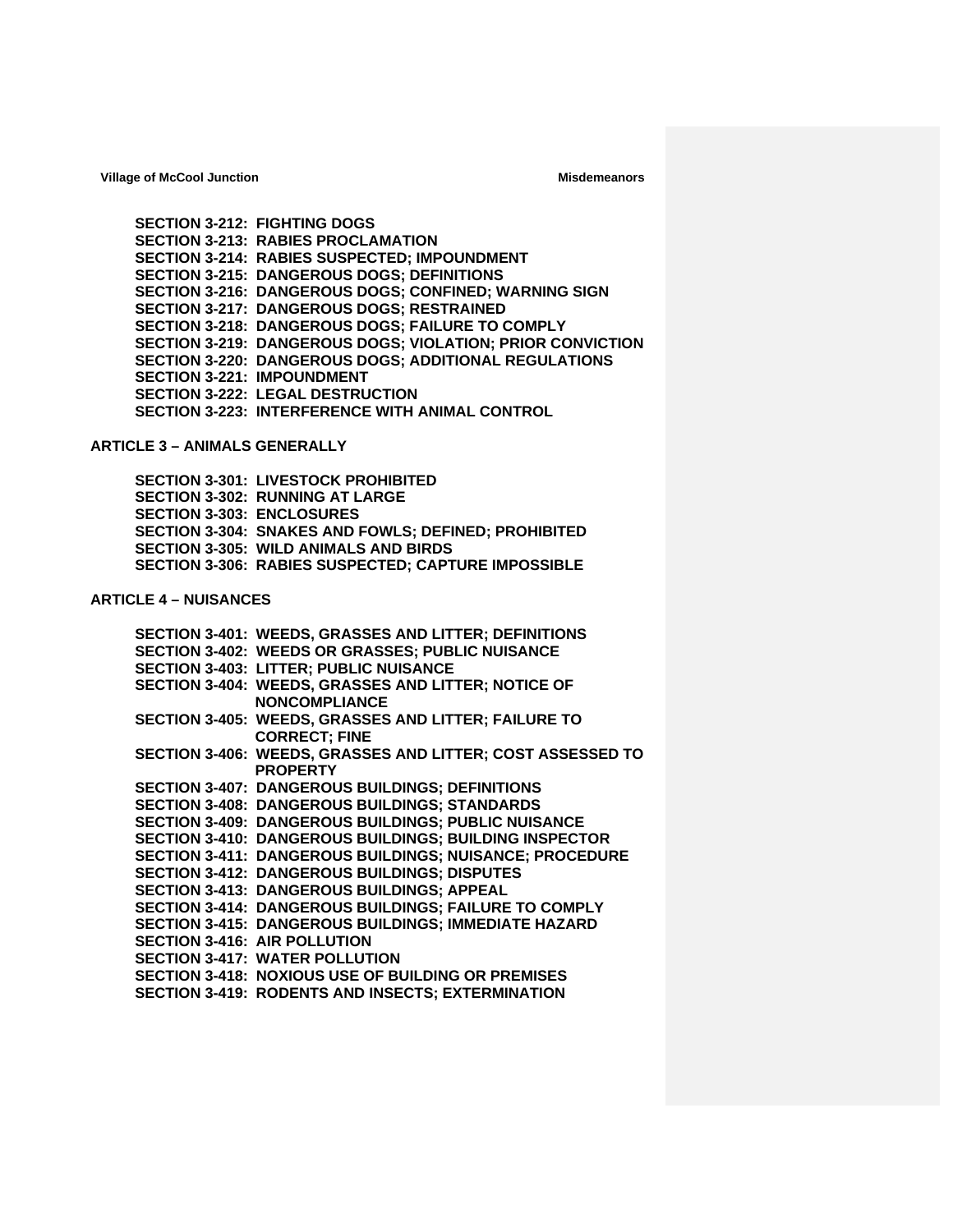Village of McCool Junction **Misdemeanors Misdemeanors** 

**SECTION 3-420: RODENTS AND INSECTS; OCCUPANT SECTION 3-421: RODENTS AND INSECTS; OWNER SECTION 3-422: JURISDICTION SECTION 3-423: ADJOINING LAND OWNERS; INTERVENTION BEFORE TRIAL**

**ARTICLE 5 – SEXUAL PREDATORS**

**SECTION 3-501: DEFINITIONS SECTION 3-502: RESIDENCY RESTRICTIONS SECTION 3-503: EXCEPTIONS**

**ARTICLE 6 – PENAL PROVISIONS**

**SECTION 3-601: VIOLATION; PENALTY SECTION 3-602: ABATEMENT OF NUISANCE**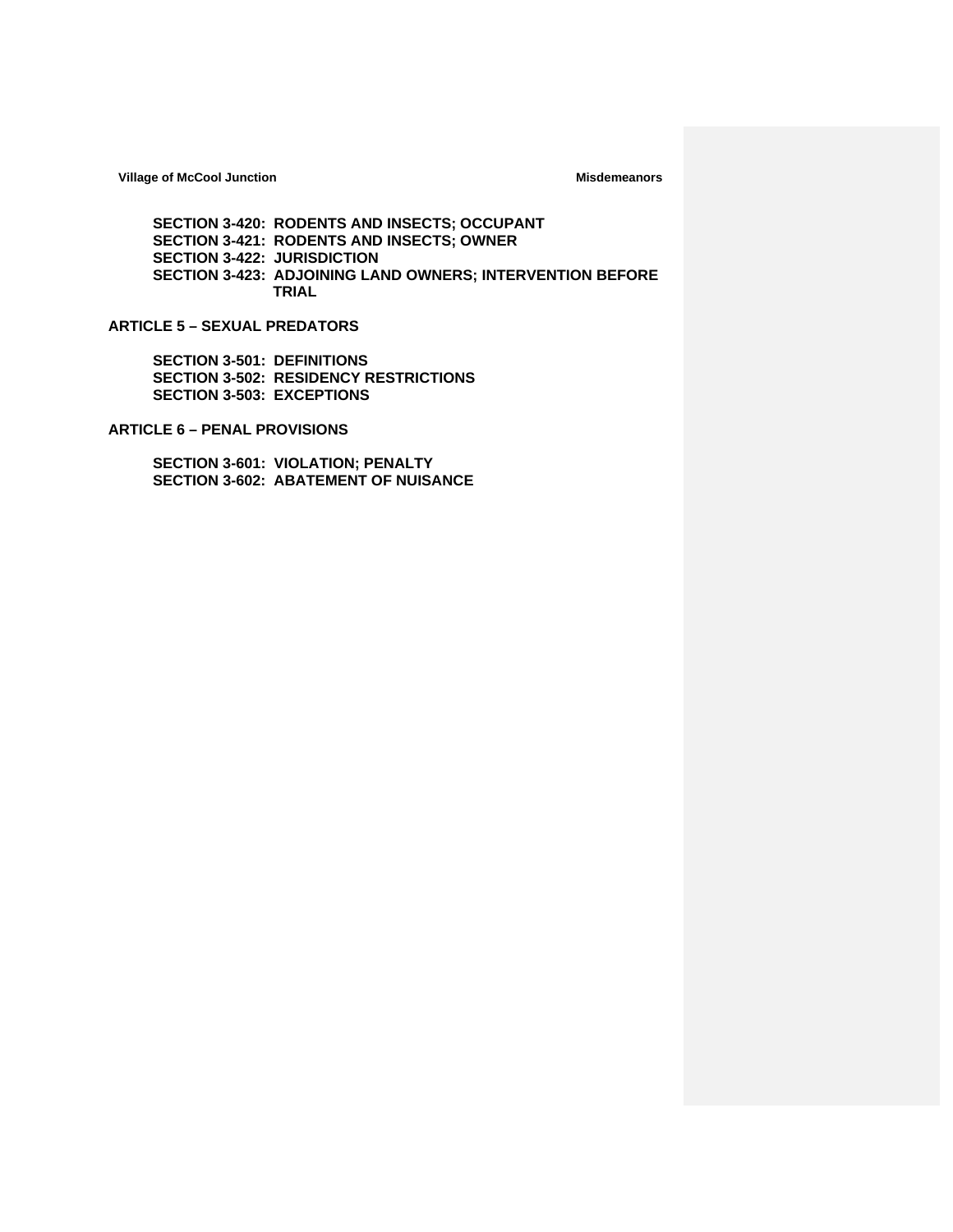Village of McCool Junction **Misdemeanors Misdemeanors**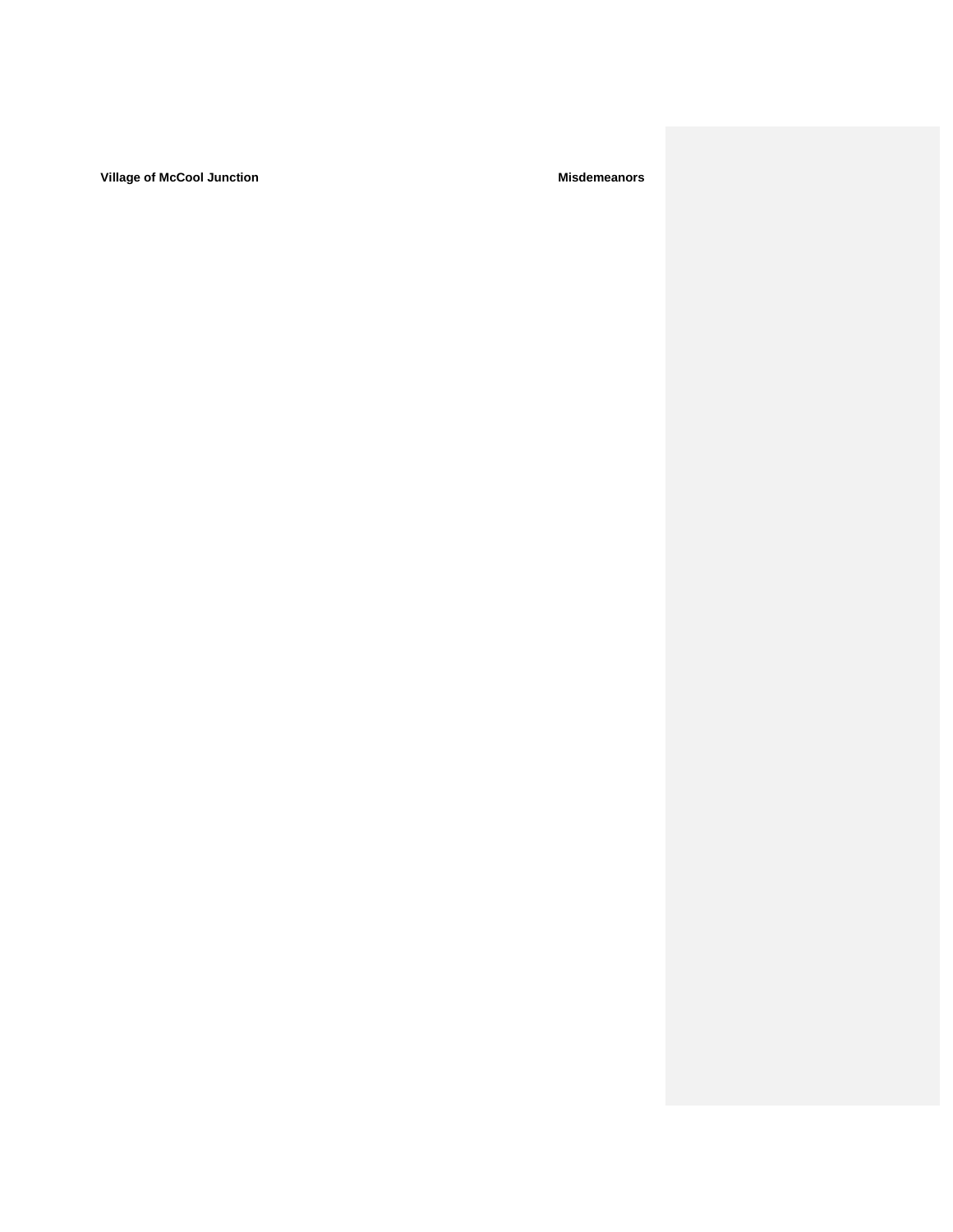# **CHAPTER 3 – MISDEMEANORS**

# **Article 1 – General Misdemeanors**

### **SECTION 3-101: OBSTRUCTING AN OFFICER**

It shall be unlawful for any person to use or threaten to use violence, force, physical interference, or obstacle to intentionally obstruct, impair or hinder the enforcement of the penal law or the preservation of the peace by a peace officer acting under color of his or her official authority. (Neb. Rev. Stat. §28-906) (Class 1)

## **SECTION 3-102: RESISTING OR FAILING TO ASSIST OFFICER**

It shall be unlawful for any person in this village to hinder, obstruct or resist any police officer in making any arrest or performing any duty of his or her office or to refuse or neglect to assist any such officer when called upon by him or her in making any arrest or conveying a prisoner to jail. (Neb. Rev. Stat. §28-903, 28-904) (Class 2)

## **SECTION 3-103: IMPERSONATING OFFICER**

It shall be unlawful for any person to falsely pretend to be a peace officer and perform any act in that pretended capacity. (Neb. Rev. Stat. §28-610) (Class 1)

## **SECTION 3-104: IMPERSONATING A PUBLIC SERVANT**

It shall be unlawful for any person to falsely pretend to be a public servant other than a peace officer and perform any act in that pretended capacity. It is no defense that the office the actor pretended to hold did not in fact exist. (Neb. Rev. Stat. §28-609) (Class 3)

### **SECTION 3-105: RESISTING ARREST WITHOUT THE USE OF A DEADLY OR DANGEROUS WEAPON**

A. It shall be unlawful for any person to intentionally prevent or attempt to prevent a law enforcement officer, acting under color of his or her official authority, from effecting an arrest on said person or on another by (1) using or threatening to use physical force or violence against the said officer or another; (2) using any other means which creates a substantial risk of causing physical injury to the officer or another; or (3) employing means which require substantial force to overcome resistance to effecting the arrest; provided, this section shall apply only to those actions taken to resist arrest without the use of a deadly or dangerous weapon.

B. It is an affirmative defense to prosecution under this section if the officer involved was out of uniform and did not identify himself or herself as a law enforcement officer by showing his or her credentials to the person whose arrest is attempted. (Neb. Rev. Stat. §28-904) (First Offense Class 1)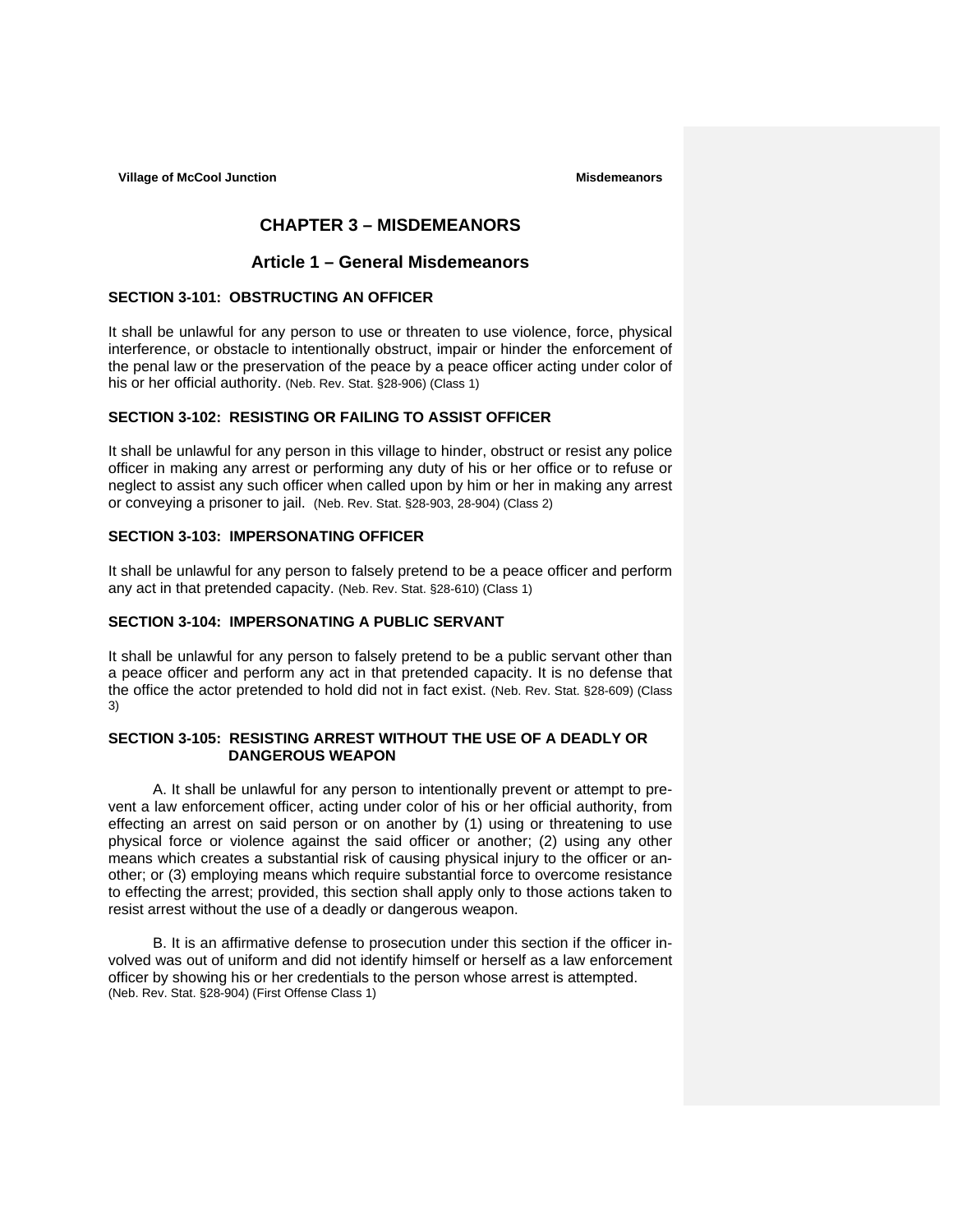## **SECTION 3-106: CONCEALED WEAPONS**

Except as otherwise provided in this section, any person who carries a weapon or weapons concealed on or about his or her person such as a revolver, pistol, bowie knife, dirk or knife with a dirk blade attachment, brass or iron knuckles, or any other deadly weapon commits the offense of carrying a concealed weapon. This section shall not apply to a person who is the holder of a valid permit issued under the Concealed Handgun Permit Act if the concealed weapon which the offender is carrying is a handgun as defined in Neb. Rev. Stat. §69-2429. (Neb. Rev. Stat. §28-1202) (First Offense Class 1)

## **SECTION 3-107: DISCHARGE OF FIREARMS**

It shall be unlawful for any person, except an officer of the law in the performance of his or her official duty, to fire or discharge any gun, pistol, or other fowling piece within the Village; provided, nothing herein shall be construed to apply to officially sanctioned public celebrations if the persons so discharging firearms have written permission from the Village Board. (Neb. Rev. Stat. §17-556) (Class 5)

## **SECTION 3-108: DISCHARGE OF SLINGSHOTS, PAINTBALL GUNS, BLOW GUNS, AIR RIFLES OR SIMILAR INSTRUMENTS**

It shall be unlawful for any person to discharge a slingshot, paint ball gun, blow gun, air rifle or other like instruments capable of launching a dangerous projectile therefrom at any time or under any circumstances within the Village. (Neb. Rev. Stat. §17-207) (Class 5)

# **SECTION 3-109: STALKING**

 A. Any person who willfully harasses another person or a family or household member of such person with the intent to injure, terrify, threaten, or intimidate commits the offense of stalking.

- B. For purposes of this section, the following definitions shall apply:
	- 1. "Harass" means to engage in a knowing and willful course of conduct directed at a specific person which seriously terrifies, threatens, or intimidates the person and which serves no legitimate purpose;
	- 2. "Course of conduct" means a pattern of conduct composed of a series of acts over a period of time, however short, evidencing a continuity of purpose, including a series of acts of following, detaining, restraining the personal liberty of or stalking the person or telephoning, contacting, or otherwise communicating with the person;
	- 3. "Family or household member" means a spouse or former spouse of the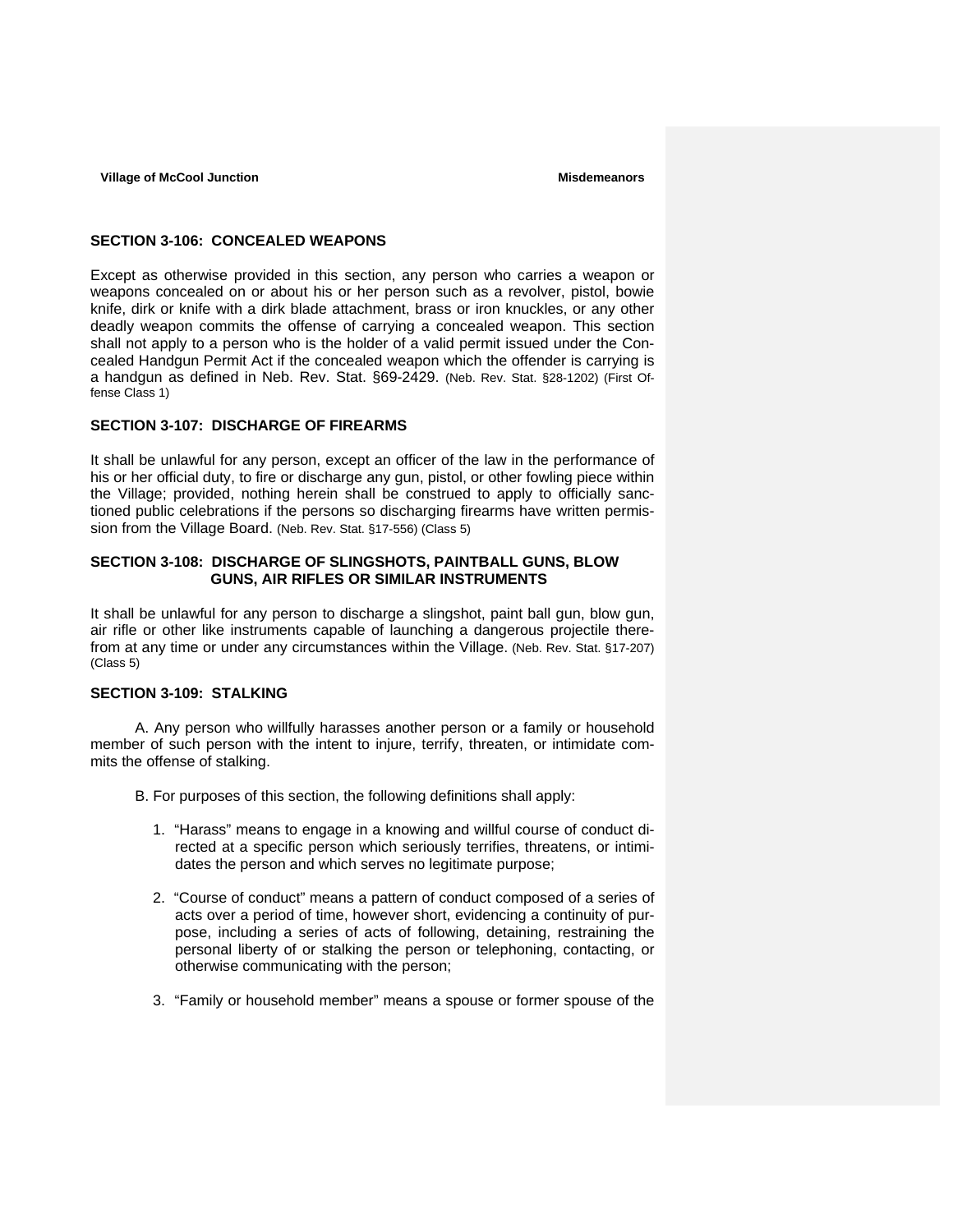victim, children of the victim, a person presently residing with the victim or who has resided with the victim in the past, a person who had a child in common with the victim, other persons related to the victim by consanguinity or affinity, or any person presently involved in a dating relationship with the victim or who has been involved in a dating relationship with the victim. For purposes of this subdivision, "dating relationship" means frequent, intimate associations primarily characterized by the expectation of affectional or sexual involvement but does not include a casual relationship or an ordinary association between persons in a business or social context;

(Neb. Rev. Stat. §28-311.02, 28-311.03, 28-311.04) (First Offense Class 1)

### **SECTION 3-110: CRIMINAL TRESPASS**

It shall be unlawful for any person, knowing that he or she is not licensed or privileged to do so:

A. To enter or secretly remain in any building or occupied structure, or any separately secured or occupied portion thereof; or

B. To enter or remain in any place as to which notice against trespass is given by (1) actual communication to the actor; or (2) posting in a manner prescribed by law or reasonably likely to come to the attention of intruders; or (3) fencing or other enclosure manifestly designed to exclude intruders. (Neb. Rev. Stat. §28-520, 28-521) (Class 1, 2 or 3)

## **SECTION 3-111: PUBLIC INDECENCY**

It shall be unlawful for any person 18 years of age or over to perform, procure or assist any other person to perform in a public place and where the conduct may reasonably be expected to be viewed by members of the public:

A. An act of sexual penetration as defined by Neb. Rev. Stat. §28-318(5);

 B. An exposure of the genitals of the body done with intent to affront or alarm any person; or

 C. A lewd fondling or caressing of the body of any other person of the same or opposite sex.

(Neb. Rev. Stat. §28-806) (Class 2)

### **SECTION 3-112: WINDOW PEEPING**

It shall be unlawful for any person to go upon the premises of another and look or peep into any window, door or other opening in any building located thereon which is occupied as a place of abode.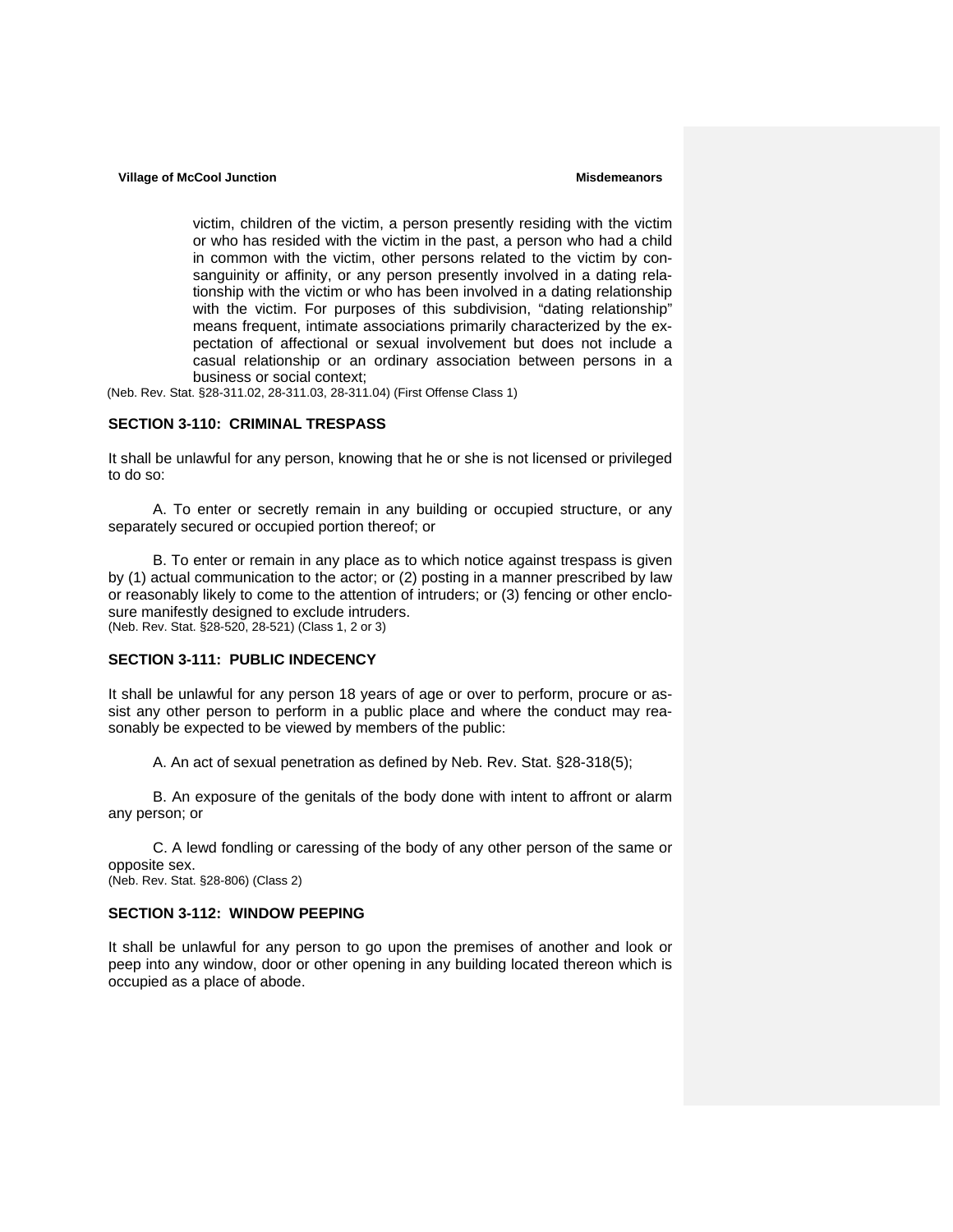## **SECTION 3-113: CRIMINAL MISCHIEF**

It shall be unlawful for any person to damage property of another intentionally or recklessly, tamper with property of another intentionally or recklessly so as to endanger person or property or cause another to suffer pecuniary loss by deception or threat intentionally or maliciously, provided that the value of the property involved is under \$1,500.00. (Neb. Rev. Stat. §28-519) (Class 2 or 3)

## **SECTION 3-114: THEFT**

It shall be unlawful for any person within the corporate limits to steal any money, goods, or chattels of any kind whatever. Any person who shall steal property of any kind, whether the same be property having a value of less than \$500.00, shall be deemed to be guilty of a misdemeanor. (Neb. Rev. Stat. §28-509 through 28-518) (Class 1, 2, or 3)

## **SECTION 3-115: THREATS; ASSAULT IN THE THIRD DEGREE**

It shall be unlawful for any person to intentionally, knowingly, or recklessly cause bodily injury to another person or threaten another in a menacing manner. It shall further be unlawful for any person to commit the above act in a fight or scuffle entered into by mutual consent. (Neb. Rev. Stat. §28-310) (Class 1 or 2)

# **SECTION 3-116: DISORDERLY CONDUCT**

Any person who shall knowingly start a fight, fight, commit assault or battery, make unnecessary noise, or otherwise conduct himself in such a way as to breach the peace shall be deemed to be guilty of an offense. (Neb. Rev. Stat. §17-556) (Class 5)

## **SECTION 3-117: DISTURBING AN ASSEMBLY**

It shall be unlawful for any person or persons to disturb, interrupt, or interfere with any lawful assembly of people, whether religious or otherwise, by loud and unnecessary noise, threatening behavior, or indecent and shocking behavior. (Neb. Rev. Stat. §17-556)

## **SECTION 3-118: DISTURBING THE PEACE**

It shall be unlawful for any person to intentionally disturb the peace and quiet of any person, family or neighborhood. (Neb. Rev. Stat. §17-556, 28-1322) (Class 3)

## **SECTION 3-119: LOUD MUSIC, RECORDINGS, RADIOS AND SIMILAR DEVICES; EXCEPTIONS**

It shall be unlawful for any person to operate any radio, tape player, compact disc player, stereophonic sound system or similar device which reproduces or amplifies radio broadcasts or musical recordings in or upon any street, alley or other public place in such a manner as to be audible to other persons more than 50 feet from the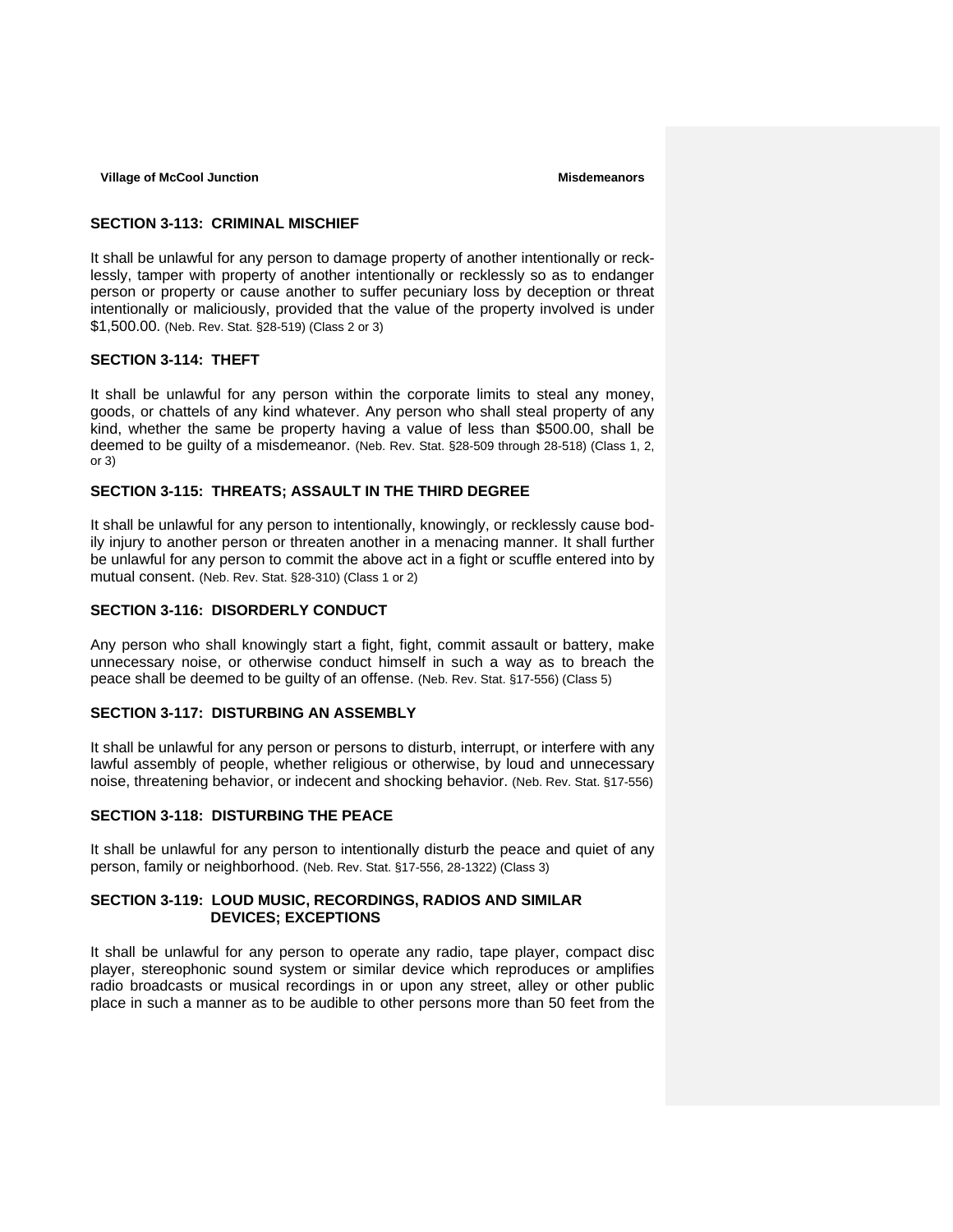source. Persons operating such devices while participating in licensed or permitted activities, such as parades, shall not be deemed in violation of this section.

### **SECTION 3-120: MISREPRESENTATION BY MINOR**

It shall be unlawful for any minor, as defined by Neb. Rev. Stat. §53-102, to obtain or attempt to obtain alcoholic liquor by misrepresentation of age or by any other method in any tavern or other place where alcoholic liquor is sold. (Neb. Rev. Stat. §53-180.01, 53- 180.05)

## **SECTION 3-121: MINOR IN POSSESSION**

It shall be unlawful for any minor, as defined by Neb. Rev. Stat. §53-102, to transport, knowingly possess or have under his or her control in any motor vehicle, beer or other alcoholic liquor on any public street, alley, roadway or property owned by the State or any subdivision thereof or any other place within the village limits. (Neb. Rev. Stat. §53- 180.02, 53-180.05)

### **SECTION 3-122: LITTERING**

 A. Any person who deposits, throws, discards, or otherwise disposes of any litter on any public or private property or in any waters commits the offense of littering unless (1) such property is an area designated by law for the disposal of such material and such person is authorized by the proper public authority to so use such property; or (2) the litter is placed in a receptacle or container installed on such property for such purpose.

 B. Whenever litter is thrown, deposited, dropped or dumped from any motor vehicle or watercraft in violation of this section, the operator of such motor vehicle or water craft commits the offense of littering.

 C. "Litter" as used in this section means all rubbish, refuse, waste material, garbage, trash, debris or other foreign substances, solid or liquid, of every form, size, kind and description, but does not include the wastes or primary processes of farming or manufacturing.

(Neb. Rev. Stat. §17-123.01, 28-523) (Class 3)

# **SECTION 3-123: APPLIANCES IN YARD**

It shall be unlawful for any person to permit a refrigerator, icebox, freezer, or any other dangerous appliance to be in the open and accessible to children, whether on private or public property, unless he or she shall first remove all doors and make the same reasonably safe. (Neb. Rev. Stat. §18-1720) (Class 3)

## **SECTION 3-124: OBSTRUCTING WATER FLOW**

It shall be unlawful for any person to stop or obstruct the passage of water in a street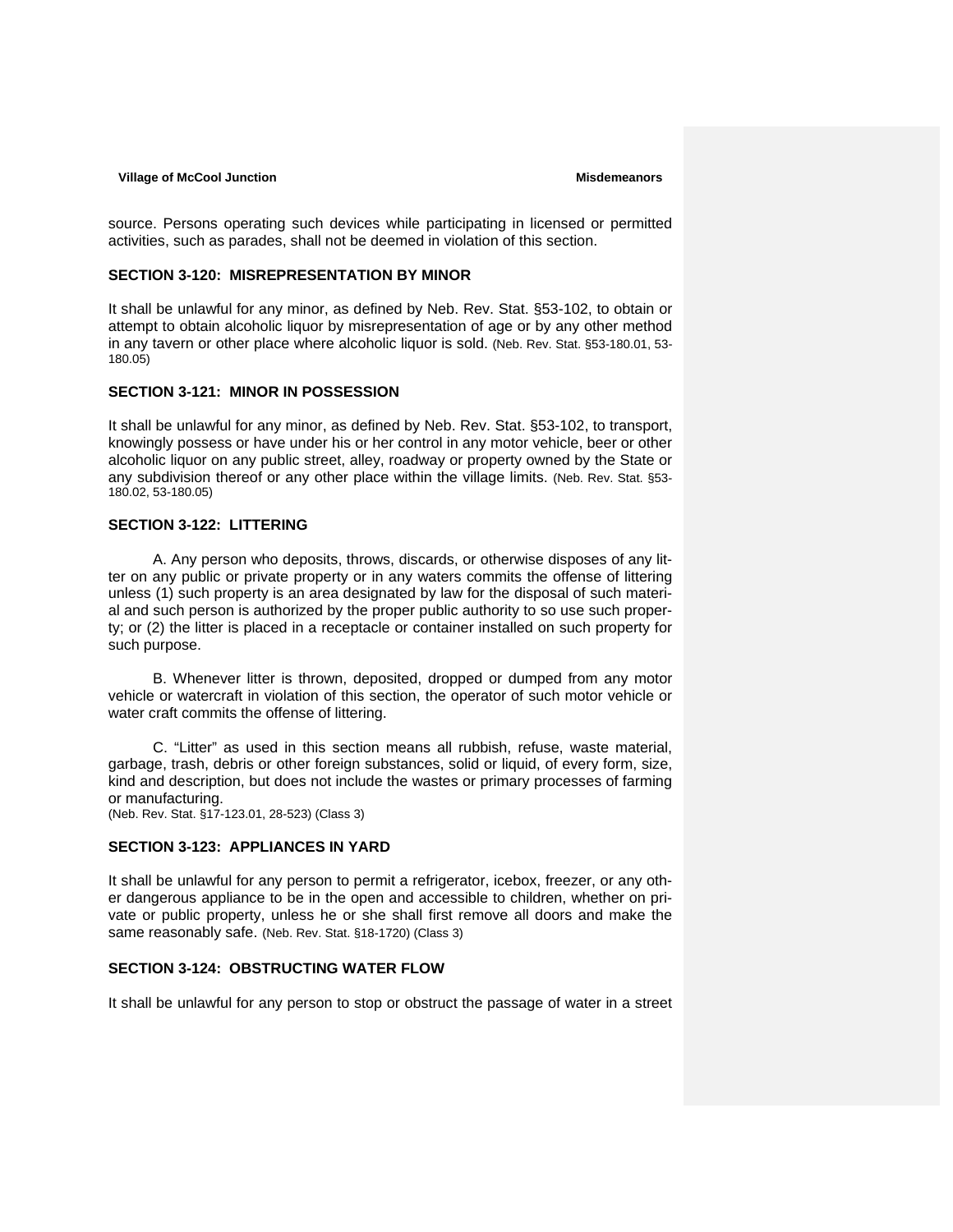gutter, culvert, water pipe or hydrant.

## **SECTION 3-125: DISEASED OR DYING TREES**

 A. It is hereby declared a nuisance for a property owner to permit, allow or maintain any dead or diseased trees within the right of way of streets within the corporate limits of the Village.

 B. It is hereby declared a nuisance for a property owner to permit, allow or maintain any dead or diseased trees on private property within the corporate limits of the Village. For the purpose of carrying out the provisions of this section, the village police shall have the authority to enter upon private property to inspect the trees thereon.

 C. Notice to abate and remove such nuisance and notice of the right to a hearing and the manner in which it may be requested shall be given to each owner or owner's duly authorized agent and to the occupant, if any, by personal service or certified mail. Within 30 days after the receipt of such notice, if the owner or occupant of the lot or piece of ground does not request a hearing or fails to comply with the order to abate and remove the nuisance, the Village may have such work done and may levy and assess all or any portion of the costs and expenses of the work upon the lot or piece of ground so benefited in the same manner as other special taxes for improvements are levied or assessed.

D. In the event the property owner is a nonresident of the county in which the property lies, the Village shall, before levying any special assessment against that property, send a copy of any notice required by law to be published by means of certified mail, return receipt requested to the last known address of the nonresident property owner, which shall be that address listed on the current tax rolls at the time such required notice was first published. (Neb. Rev. Stat. §18-1720, 28-1321) (Class 3) **Comment [MJF1]:** *Moved* 

**INTERFERING WITH A FIREMAN** (Chapter 8) **FIRE EQUIPMENT** (Chapter 8) **DRINKING IN PUBLIC** (Chapter 5) **PROCURING FOR MINOR** (Chapter 5) **OBSTRUCTION OF PUBLIC WAYS** (Chapter 6) **SHOOTING HIGHWAY SIGNS, MARKERS OR NOTICES** (Chapter 4) **REMOVAL AND POSSESSION OF HIGHWAY SIGNS, MARKERS OR NOTICES** (Chapter 4)

*Removed* 

**COLLECTION OF TAXES, REAL ESTATE, BONDED INDEBTEDNESS, DESTRUCTION OR REMOVAL OF BUILDINGS**(Repealed)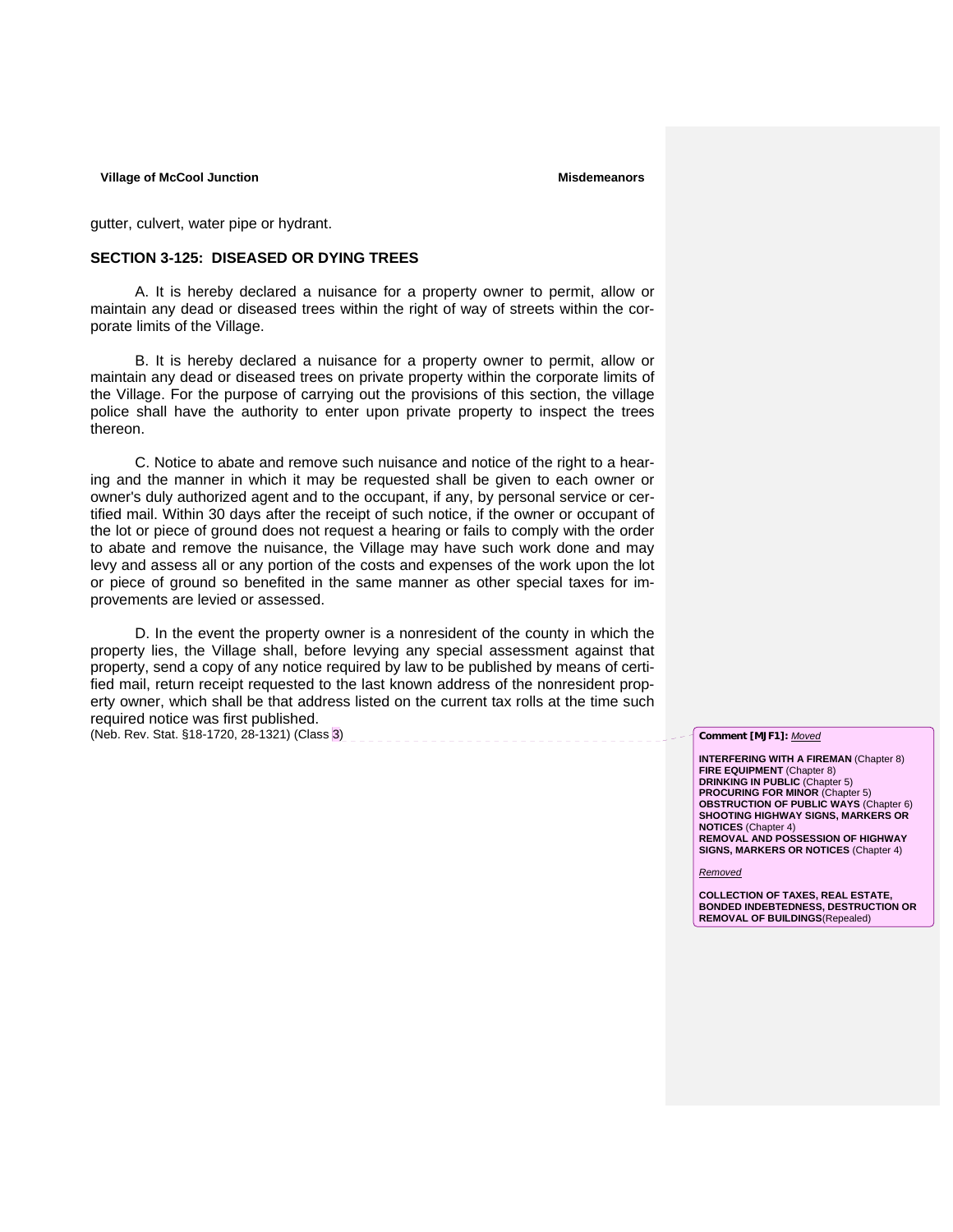# **Article 2 – Dogs**

### **SECTION 3-201: DEFINITIONS**

"Animal control authority" shall mean an entity authorized to enforce the animal control laws of the Village.

"Animal control officer" shall mean any individual employed, appointed or authorized by an animal control authority for the purpose of aiding in the enforcement of this act or any other law or ordinance relating to the licensing of animals, control of animals or seizure and impoundment of animals and shall include any state or local law enforcement or other employee whose duties in whole or in part include assignments that involve the seizure and impoundment of any animal.

"Owner" shall mean any person, firm, corporation, organization, political subdivision or department possessing, harboring, keeping or having control or custody of a dog; and specifically in reference to a collarless dog, every person who shall harbor such a dog about his or her premises for the space of ten days shall be held to be the owner. (Neb. Rev. Stat. §54-606, 71-4401)

## **SECTION 3-202: RABIES VACCINATION**

Every dog shall be vaccinated against rabies pursuant to Nebraska law. Unvaccinated dogs acquired or moved into the Village must be vaccinated within 30 days after purchase unless under the age for initial vaccination. The provisions of this ordinance with respect to vaccination shall not apply to any dogs owned by a person temporarily residing within this village for less than 30 days, any dog brought into this village for show purposes, or any dog brought into this village for hunting purposes for a period of less than 30 days; such dogs shall be kept under the strict supervision of the owner. (Neb. Rev. Stat. §71-4402)

### **SECTION 3-203: RABIES CERTIFICATE; LICENSING; FEE**

 A. Any person who shall own, keep, or harbor a dog over the age of six months within the Village shall within 30 days after acquisition of the said dog acquire a license for each animal annually by or before May 1 each year. Application shall be made upon a printed form provided by the Village, upon which the owner shall state his or her name and address and the name, breed, color and sex of each dog owned and kept by him or her. A certificate stating that the dog has had a rabies shot, effective for the ensuing year of the license, shall be presented when the license is applied for and no license or tag shall be issued until the certificate is shown. If the dog has been spayed or neutered, a statement signed by a veterinarian verifying the spaying or neutering must be presented.

 B. Upon payment of the license fee as set by the Village Board for each male dog and spayed female dog and for each unspayed female dog, the village clerk shall issue to the dog owner a license certificate and a metallic tag for each animal so li-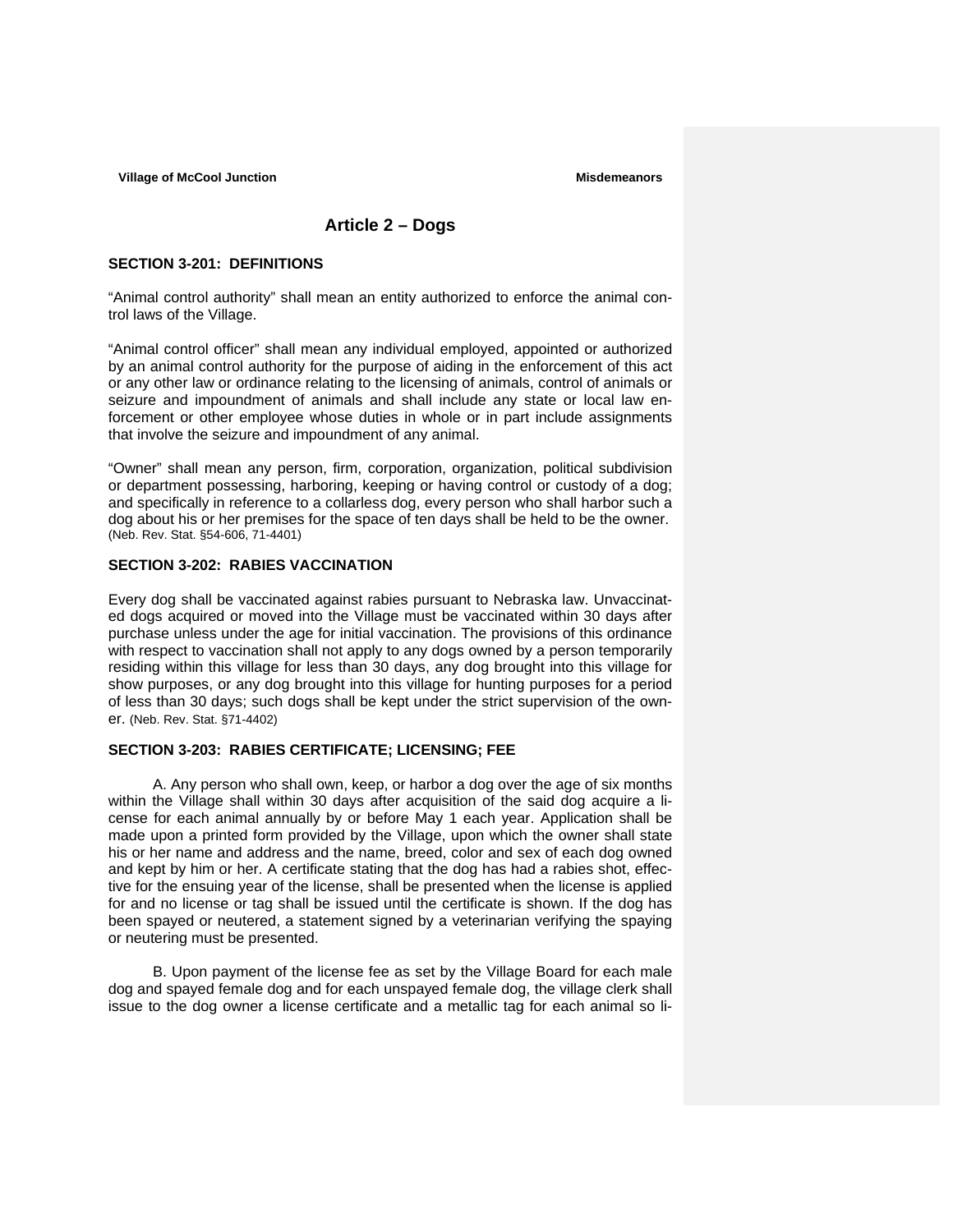censed. The Village shall, in addition to the license tax imposed, collect from the licensee a fee of \$1.00. The clerk shall retain  $3¢$  from the said fee and remit the balance to the state treasurer for credit to the Commercial Dog and Cat Operator Inspection Program Cash Fund. The 3¢ collected shall be credited to the general fund.

 C. The said dog tax shall be delinquent from and after May 10; provided, the possessor of any dog brought into or harbored within the corporate limits subsequent to May 1 of any year shall be liable for the payment of the dog tax levied herein and such tax shall be delinquent if not paid within 10 days thereafter. It shall be the duty of the village clerk to issue tags of a suitable design that are different in appearance each year.

 D. The metallic tag shall be properly attached to the collar or harness of every dog so licensed and shall entitle the owner to keep or harbor the said animal until April 30 of the licensing period. Said licenses shall not be transferable and no refund will be allowed in case of death, sale, or other disposition of the licensed dog.

 E. Every service animal shall be licensed but no license tax shall be charged. Upon the retirement or discontinuance of the animal as a service animal, the owner of the animal shall be liable for the payment of a license tax as prescribed herein. (Neb. Rev. Stat. §17-526, 54-603)

### **SECTION 3-204: LOST TAG**

In the event that a licensing tag is lost and upon satisfactory evidence that the original tag was issued in accordance with the provisions herein, the village clerk shall issue a duplicate or new tag for the balance of the year for which the license tax has been paid and shall charge and collect a fee set by resolution of the Village Board for each duplicate tag so issued. (Neb. Rev. Stat. §17-526, 54-603)

### **SECTION 3-205: WRONGFUL LICENSING**

It shall be unlawful for the owner, keeper, or harborer of any dog to permit or allow such dog to wear any license, metallic tag or other village identification than that issued by the village clerk, nor shall the owner, keeper, or harborer wrongfully and knowingly license an unspayed female dog with a license prescribed for a male or spayed female dog. (Neb. Rev. Stat. §17-526)

## **SECTION 3-206: REMOVAL OF TAG**

It shall be unlawful for any person to remove or cause to be removed the collar, harness, or metallic tag from any licensed dog without the consent of the owner, keeper, or possessor thereof. (Neb. Rev. Stat. §17-526)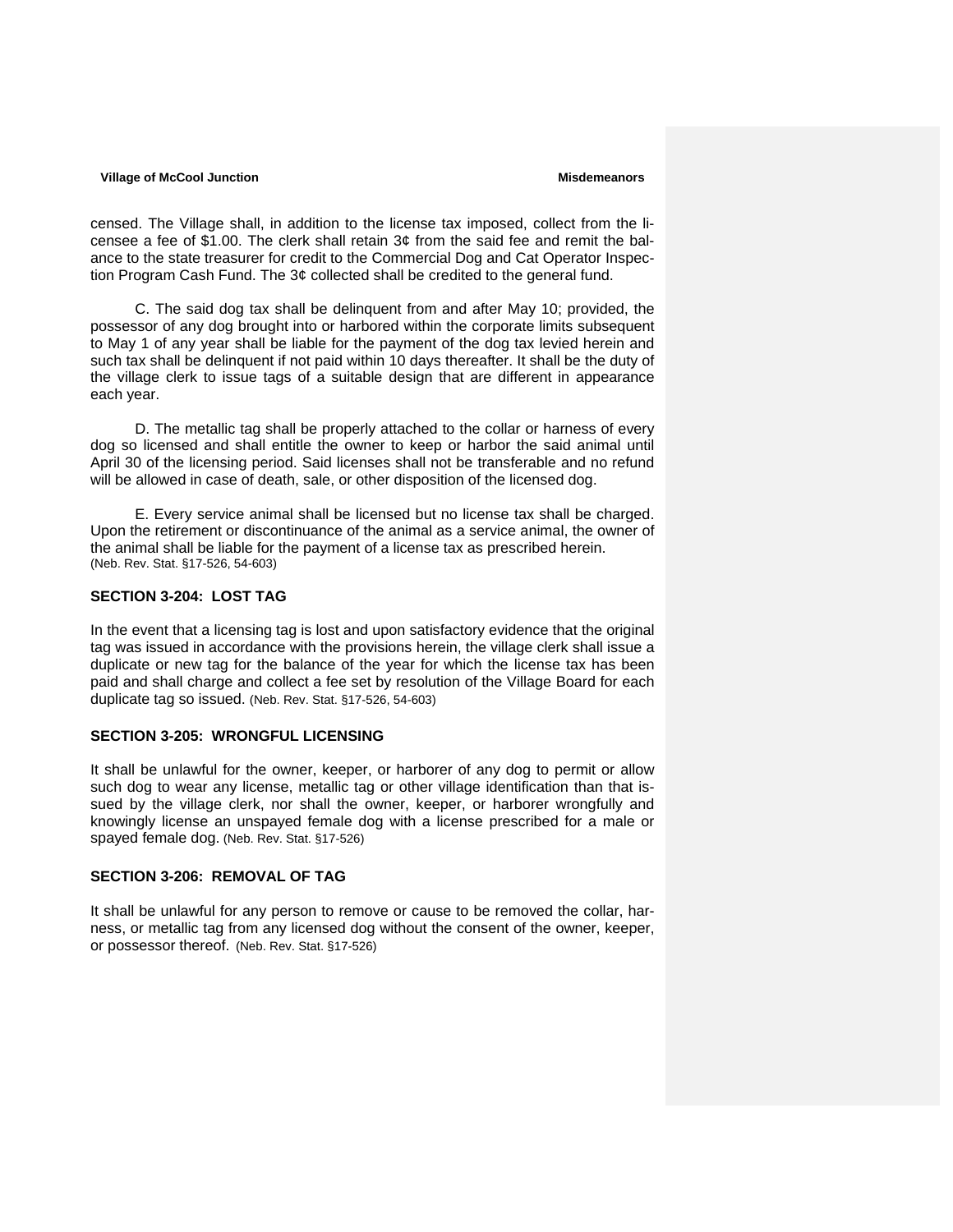### **SECTION 3-207: COLLAR AND NAME TAG REQUIRED**

It shall be the duty of every owner of any dog to securely place upon the neck of such dog a good and sufficient collar with a metallic plate attached thereon. The plate shall be plainly inscribed with the name of such owner. (Neb. Rev. Stat. §54-605)

### **SECTION 3-208: RUNNING AT LARGE**

It shall be unlawful for the owner of any dog to allow such dog to run at large at any time within the corporate limits of the Village. It shall be the duty of the animal control authority to cause any dog found to be running at large within the Village to be taken up and impounded. "Running at large" shall mean a dog was found off the premises of the owner and not under control of the owner or a responsible person by leash, cord, chain, wire, rope, cage or other suitable means of physical restraint. (Neb. Rev. Stat. §17-526, 54-607)

## **SECTION 3-209: DAMAGE; LIABILITY OF OWNER**

It shall be unlawful for any person to allow a dog owned, kept, or harbored by him or her or under his or her charge or control to injure or destroy any real or personal property of any description belonging to another person. The owner or possessor of any such dog, in addition to the usual judgment upon conviction, may be made to be liable to the persons so injured in an amount equal to the value of the damage so sustained. (Neb. Rev. Stat. §18-1720, 54-601, 54-602)

## **SECTION 3-210: BARKING AND OFFENSIVE DOGS**

It shall be unlawful for any person to own, keep, or harbor any dog which by loud, continued, or frequent barking, howling, or yelping shall annoy or disturb any neighborhood or person or which habitually barks at or chases pedestrians, drivers, or owners of horses or vehicles while they are on any public sidewalks, streets, or alleys in the Village. Upon the written complaint of two or more affected persons from different households, filed within any 30-day period with the village clerk, that any dog owned by the person named in the complaint is an annoyance or disturbance or otherwise violates the provisions of this section, the animal control officer shall investigate the complaint and, if in his or her opinion the situation warrants, shall notify the owner to silence and restrain such dog. The provisions of this section shall not be construed to apply to the village animal shelter. (Neb. Rev. Stat. §17-526)

### **SECTION 3-211: FEMALE IN SEASON**

It is hereby declared unlawful for the owner, keeper, or harborer of a female dog to permit her to run at large within the Village while in season. Any such female dog found running at large in violation of this section shall be declared to be a public nuisance and as such may be impounded or killed according to the provisions herein. (Neb. Rev. Stat. §17-526)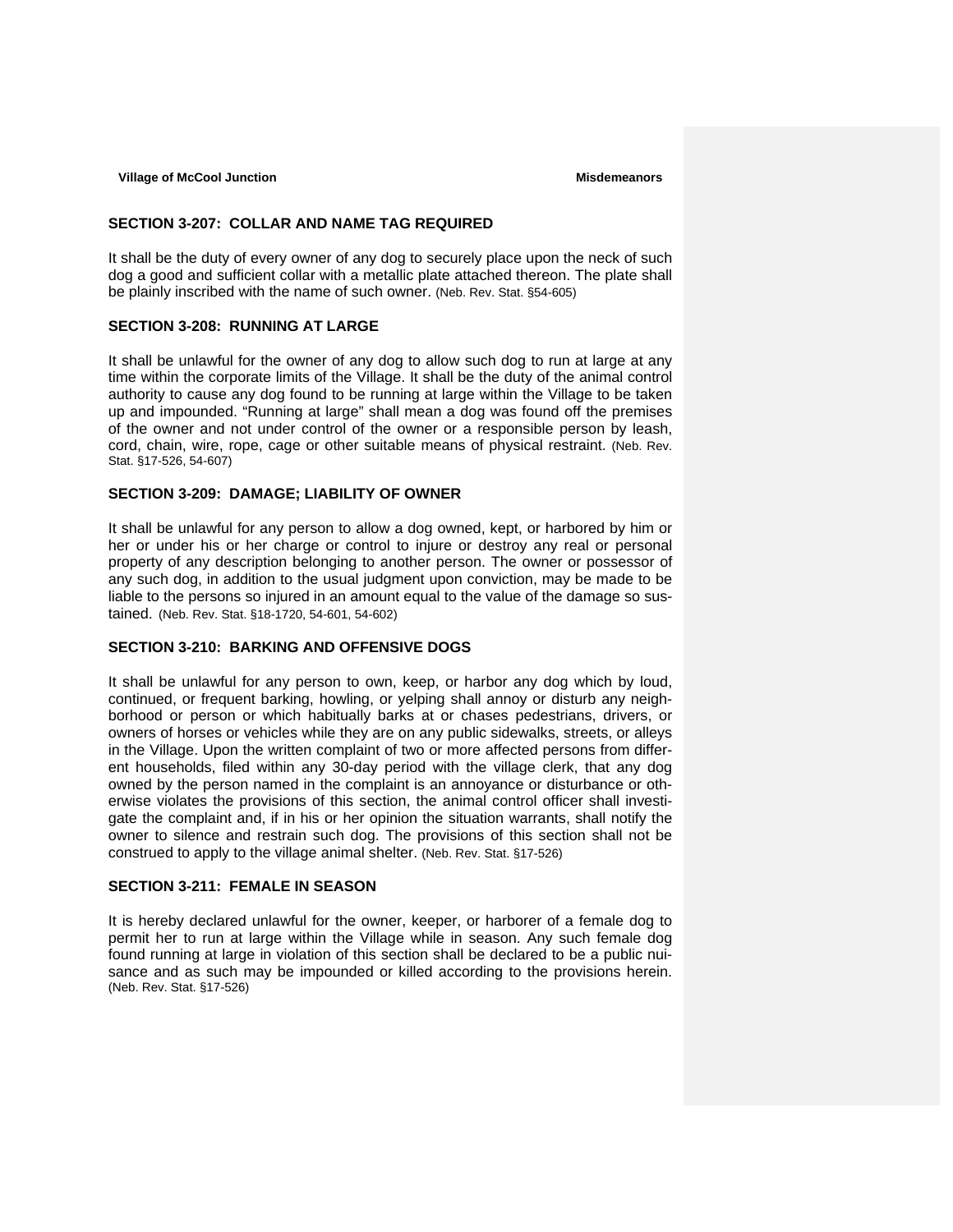## **SECTION 3-212: FIGHTING DOGS**

It shall be unlawful for any person, by agreement or otherwise, to set dogs to fighting or by any gesture or word to encourage the same to fight. (Neb. Rev. Stat. §17-526)

## **SECTION 3-213: RABIES PROCLAMATION**

It shall be the duty of the Village Board whenever in its opinion the danger to the public safety from rabid dogs is great or imminent, to issue a proclamation ordering all persons owning, keeping, or harboring any dog or cat to muzzle the same or to confine it for a period of not less than 30 days or more than 90 days from the date of such proclamation or until such danger is past. The dog or cat may be harbored by any good and sufficient means in a house, garage, or yard on the premises wherein the owner may reside. Upon issuance of the proclamation, it shall be the duty of all persons owning, keeping, or harboring any dog or cat to confine the same as herein provided. (Neb. Rev. Stat. §17-526)

## **SECTION 3-214: RABIES SUSPECTED; IMPOUNDMENT**

Any dog suspected of being afflicted with rabies or any dog not vaccinated in accordance with the provisions of this article which has bitten any person and caused an abrasion of the skin shall be seized and impounded under the supervision of the Board of Health for a period of no fewer than ten days. If, upon examination by a veterinarian, the dog has no clinical signs of rabies at the end of such impoundment, it may be released to the owner or, in the case of an unlicensed dog, it shall be disposed of in accordance with the provisions herein. If the owner of the said dog has proof of vaccination, it shall be confined by the owner or some other responsible person for a period of at least ten days, at which time the dog shall be examined by a licensed veterinarian. If no signs of rabies are observed, the dog may be released from confinement. (Neb. Rev. Stat. §71-4406)

# **SECTION 3-215: DANGEROUS DOGS; DEFINITIONS**

"Dangerous dog" shall mean any dog that, according to the records of the animal control authority:

- A. Has killed or inflicted injury on a human being of public or private property:
- B. Has killed a domestic animal without provocation; or

 C. Has been previously determined to be a potentially dangerous dog by an animal control authority and the owner has received notice of such determination; and such dog again aggressively bites, attacks, or endangers the safety of humans or domestic animals.

D. Notwithstanding the foregoing, a dog shall not be defined as a dangerous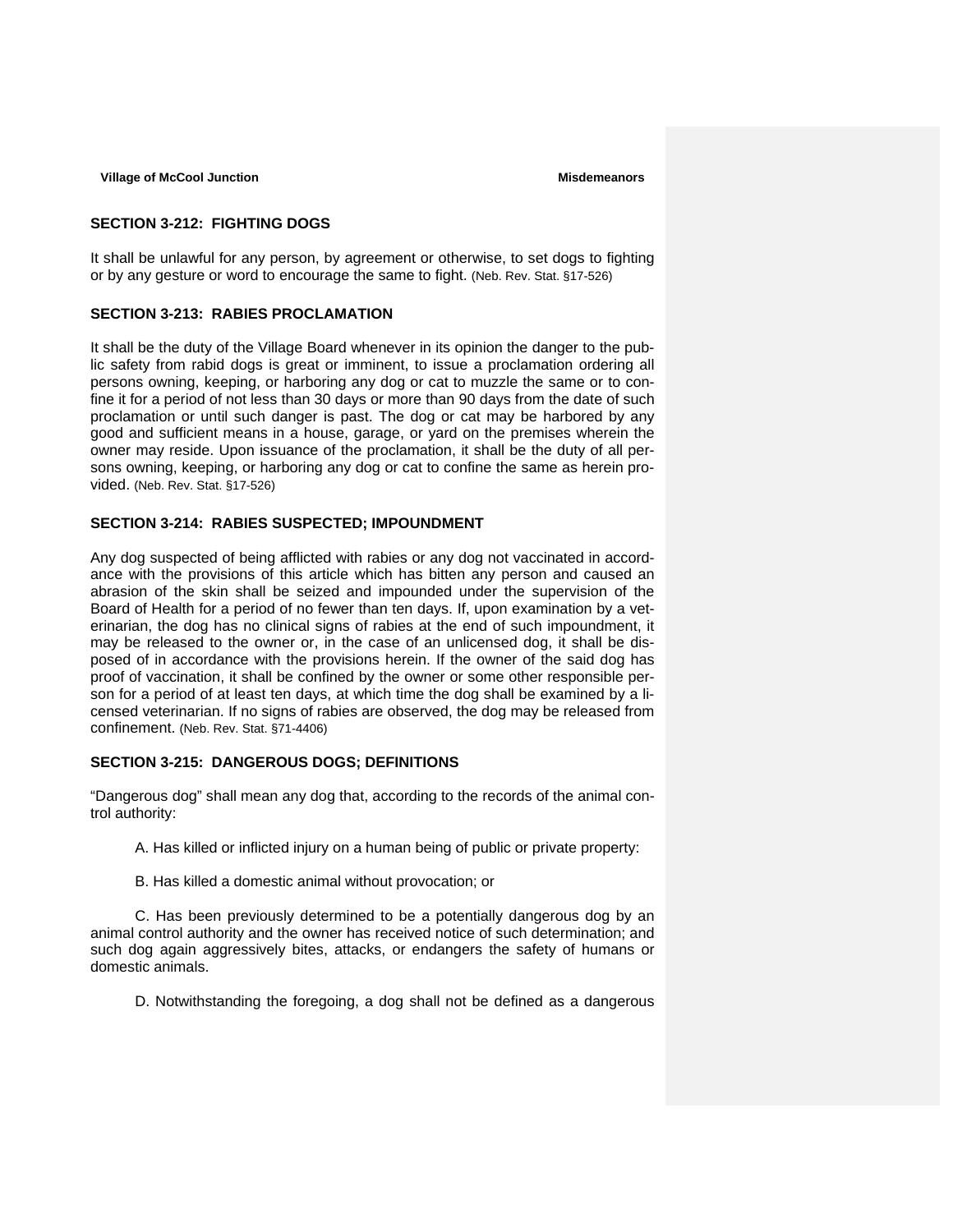dog:

- 1. If the threat, any injury that is not a severe injury, or the damage was sustained by a person who (a) at the time was committing a willful trespass as defined in state statutes or any other tort upon the property of the owner of the dog; (b) at the time was tormenting, abusing or assaulting the dog; (c) has in the past been observed or reported to have tormented or assaulted the dog; or (d) at the time was committing or attempting to commit a crime; or
- 2. If the dog is a trained dog assisting a police officer engaged in law enforcement duties.

"Domestic animal" shall mean a cat, a dog, or livestock.

"Medical treatment" means treatment administered by a physician or other licensed health care professional that results in sutures or surgery or treatment for one or more broken bones.

(Neb. Rev. Stat. §54-617)

## **SECTION 3-216: DANGEROUS DOGS; CONFINED; WARNING SIGN**

While unattended on the owner's property, a dangerous dog shall be securely confined in a humane manner indoors or in a securely enclosed and locked pen or structure suitably designed to prevent the entry of young children and to prevent the dog from escaping. The pen or structure shall have secure sides and a secure top. If the pen or structure has no bottom secured to the sides, the sides shall be embedded into the ground. The pen or structure shall also protect the dog from the elements. The owner of a dangerous dog shall post a warning sign on the property where the dog is kept that is clearly visible and that informs persons that a dangerous dog is on the property. Each warning sign shall be no less than 10 inches by 12 inches and shall contain the words "Warning" and "Dangerous Animal" in high-contrast lettering at least 3 inches high on a black background. (Neb. Rev. Stat. §54-619)

### **SECTION 3-217: DANGEROUS DOGS; RESTRAINED**

No owner of a dangerous dog shall permit the dog to go beyond the property of the owner unless the animal is restrained securely by a chain or leash. (Neb. Rev. Stat. §54- 618)

## **SECTION 3-218: DANGEROUS DOGS; FAILURE TO COMPLY**

Any dangerous dog may be immediately confiscated by an animal control officer if the owner is in violation of this article. The owner shall be responsible for the reasonable costs incurred by the animal control authority for the care of a dangerous dog confiscated by an animal control officer or for the destruction of any dangerous dog if the action by the animal control authority is pursuant to law and if the owner violated this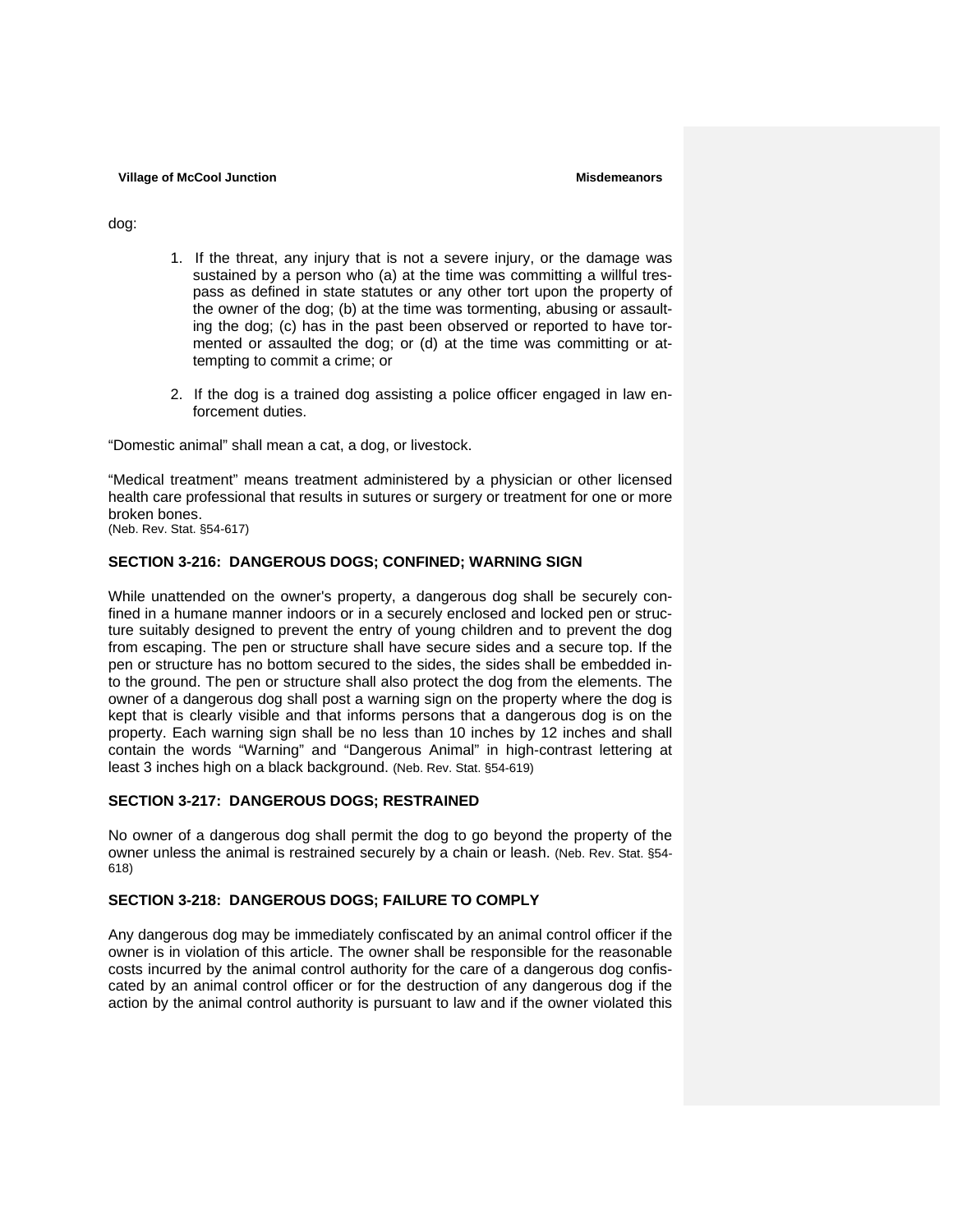article. In addition to any other penalty, a court may order the animal control authority to dispose of a dangerous dog in an expeditious and humane manner. (Neb. Rev. Stat. §54-620)

## **SECTION 3-219: DANGEROUS DOGS; VIOLATION; PRIOR CONVICTION**

If a dangerous dog belonging to an owner with a prior conviction under this section attacks or bites a person or another domestic animal, the owner shall be guilty of a misdemeanor. In addition, the dangerous dog shall be immediately confiscated by an animal control authority, placed in quarantine for the proper length of time, and thereafter destroyed in an expeditious and humane manner. (Neb. Rev. Stat. §54-624)

## **SECTION 3-220: DANGEROUS DOGS; ADDITIONAL REGULATIONS**

Nothing in this article shall be construed to restrict or prohibit the Village Board from establishing and enforcing laws or ordinances at least as stringent as the provisions of this article. (Neb. Rev. Stat. §54-624) **SECTION 3-221: IMPOUNDMENT**

 A. It shall be the duty of the village police to capture, secure and remove in a humane manner to the village animal shelter any dog violating any of the provisions of this article. The dogs so impounded shall be treated in a humane manner and shall be provided with a sufficient supply of food and fresh water each day. Each impounded dog shall be kept and maintained at the pound for a period of not less than 72 hours after public notice has been given unless reclaimed earlier by the owner.

 B. Notice of impoundment of all animals, including any significant marks or identification, shall be posted at the office of the village clerk within 24 hours after impoundment as public notification of such impoundment. Any dog may be reclaimed by its owner during the period of impoundment by payment of a general impoundment fee and daily board fee as set by resolution of the Village Board and filed in the office of the village clerk. The owner shall then be required to comply with the licensing and rabies vaccination requirements within 72 hours after release. Any dog may be reclaimed by its owner during the period of impoundment by payment a general impoundment fee as determined by the animal shelter.

 C. If the dog is not claimed at the end of the required waiting period after public notice has been given, the village police may dispose of the dog in accordance with the applicable rules and regulations pertaining to the same; provided, if a suitable home, in the judgment of the village police, can be found for any such dog within the Village, the said dog shall be turned over to that person and the new owner shall then be required to pay all fees and meet all licensing and vaccinating requirements provided in this article.

 D. The Village shall acquire legal title to any unlicensed dog impounded in the shelter for a period longer than the required waiting period after giving notice. All dogs shall be destroyed and buried in the summary and humane manner as prescribed by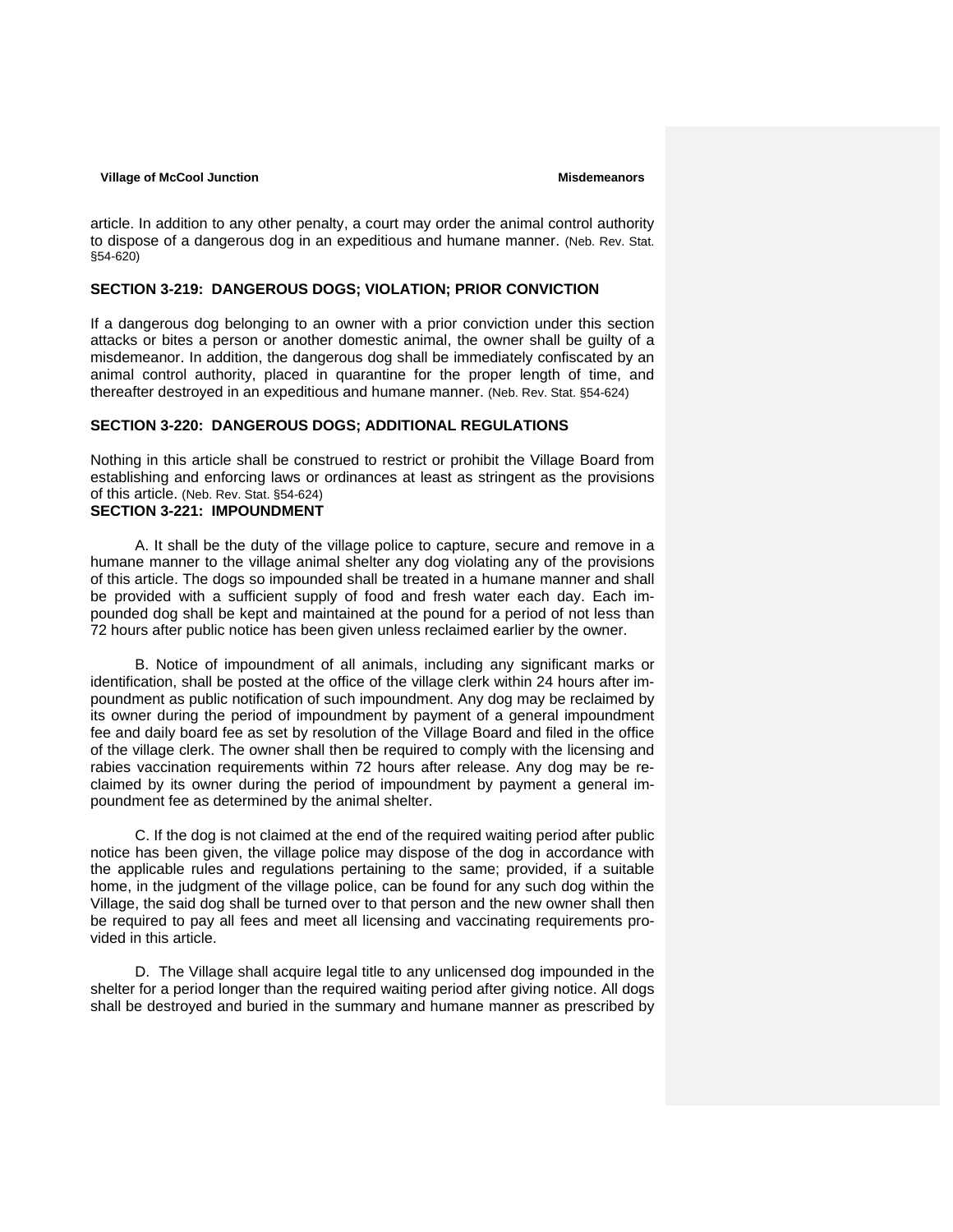### **Village of McCool Junction Community Community Community Community Community Community Community Community Community Community Community Community Community Community Community Community Community Community Community Comm**

the Board of Health unless a suitable home can be found for such dog as provided in subsection (C) above. (Neb. Rev. Stat. §17-548, 71-4408)

### **SECTION 3-222: LEGAL DESTRUCTION**

Any person who owns or in any way sustains a dog that he or she wishes to be destroyed may place the same in the animal shelter to be destroyed and disposed of according to the provisions herein. (Neb. Rev. Stat. §17-526)

### **SECTION 3-223: INTERFERENCE WITH ANIMAL CONTROL**

It shall be unlawful for any person to hinder, delay or interfere with any animal control officer who is performing any duty enjoined upon him or her by the provisions of this article or to break open or in any manner directly or indirectly aid, counsel, or advise breaking into the animal shelter or any vehicle used for the collecting or conveying of dogs to the shelter. (Neb. Rev. Stat. §28-906)

**Comment [MJF2]:** Joe says leave in if to has but don't add if they don't have it.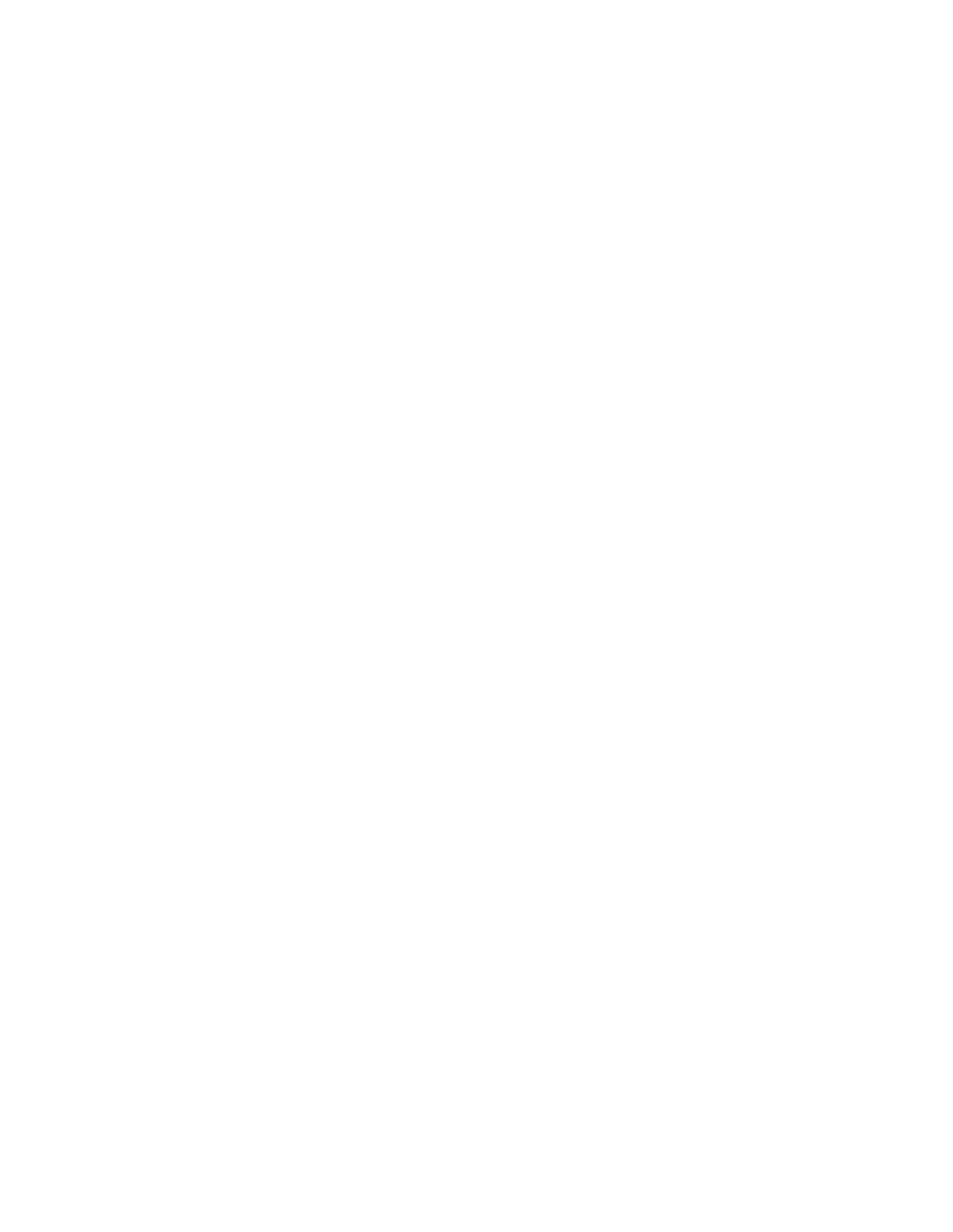# **Article 3 – Animals Generally**

### **SECTION 3-301: LIVESTOCK PROHIBITED**

It shall be unlawful for any person to keep or maintain within the corporate limits any horse, mule, sheep, cow, goat, swine or other livestock, including pot-bellied pigs. (Neb. Rev. Stat. §17-547)

## **SECTION 3-302: RUNNING AT LARGE**

It shall be unlawful for the owner, keeper, or harborer of any animal or any person having the charge, custody, or control thereof to permit a horse, mule, cow, sheep, goat, swine, or other animal to be driven or run at large on any of the public ways and property or upon the property of another or to be tethered or staked out in such a manner so as to allow such animal to reach or pass into any public way. (Neb. Rev. Stat. §17-547)

## **SECTION 3-303: ENCLOSURES**

All pens, cages, sheds, yards, or any other areas or enclosures for the confinement of animals and fowls not specifically barred within the corporate limits shall be kept in a clean and orderly manner so as not to become a menace or nuisance to the neighborhood in which the said enclosure is located.

## **SECTION 3-304: SNAKES AND FOWLS; DEFINED; PROHIBITED**

A. The following definitions shall apply in this article:

- 1. "Snake" shall be defined as any poisonous snake or boa constrictor.
- 2. "Fowl" is hereby defined as any chicken, turkey, guinea hen, duck, swan, ostrich, emu, goose or any similar bird. Canaries, parrots and other birds normally kept in the house are specifically excluded from this definition.

B. It is unlawful for any person, firm or corporation to keep, maintain or confine snakes or fowls, as defined herein, within the corporate limits of the Village, and maintenance or confinement of such snakes or fowls is hereby determined to be a nuisance.

(Neb. Rev. Stat. §17-547)

### **SECTION 3-305: WILD ANIMALS AND BIRDS**

No person shall keep or permit to be kept on his or her property any wild animals or wild birds without first having obtained a permit therefor as required by the Nebraska statutes as the same may from time to time be amended.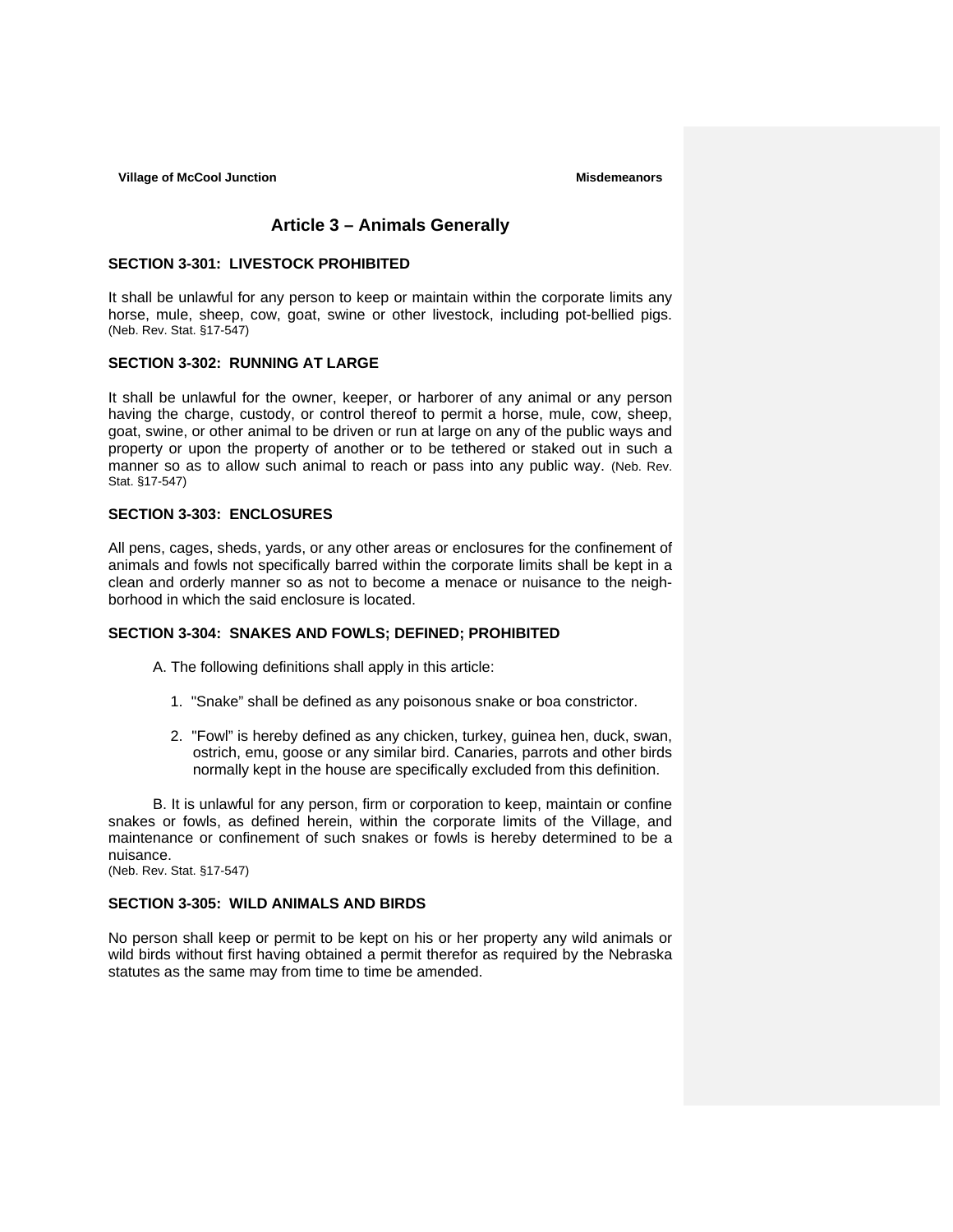# **SECTION 3-306: RABIES SUSPECTED; CAPTURE IMPOSSIBLE**

The animal control authority, as defined in Article 2 herein, shall have the authority to kill any animal showing vicious tendencies or characteristics of rabies which make capture impossible because of the danger involved. (Neb. Rev. Stat. §71-4406)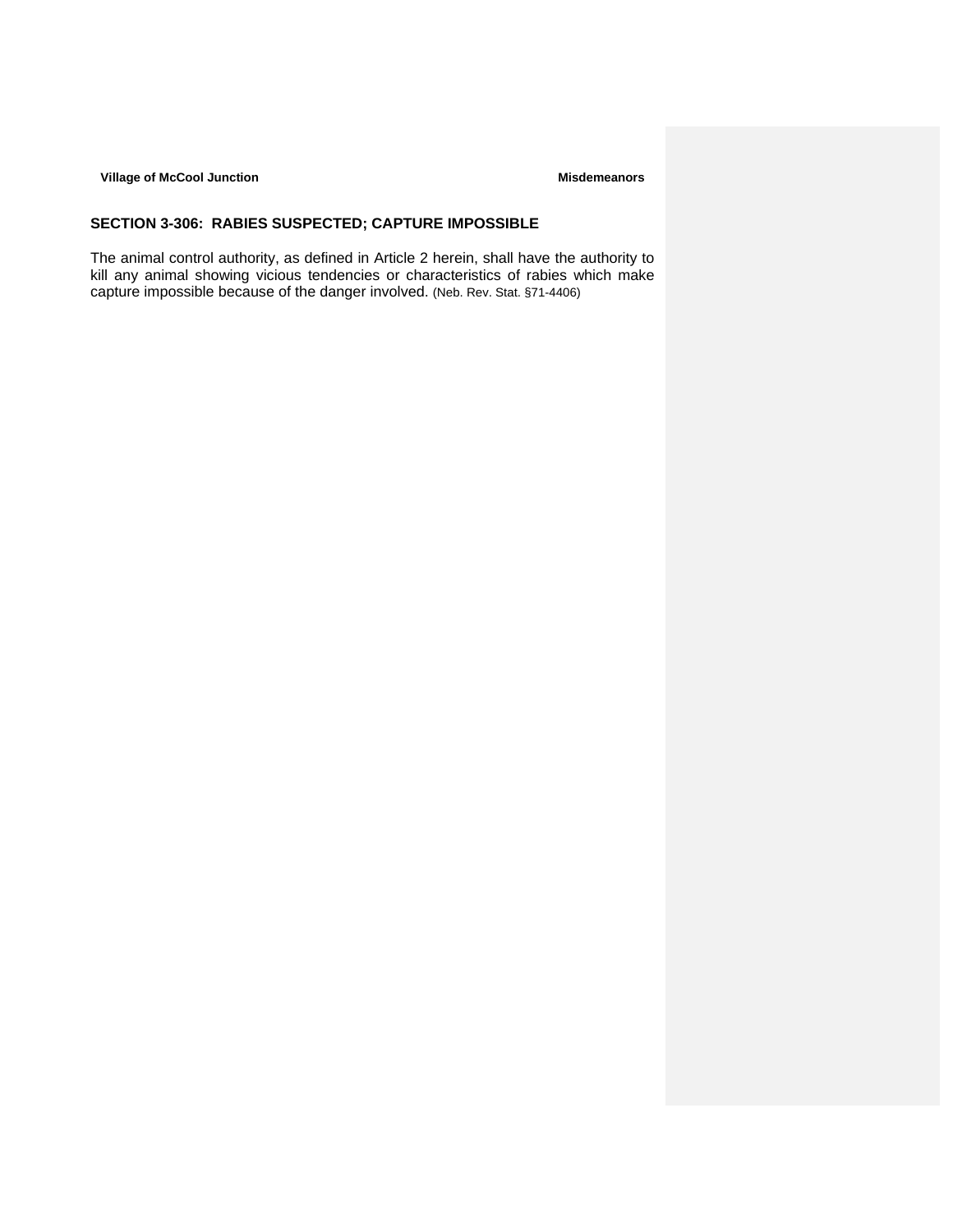## **Article 4 – Nuisances**

### **SECTION 3-401: WEEDS, GRASSES AND LITTER; DEFINITIONS**

 A. The terms "weeds, grasses or worthless vegetation" shall mean any weed or grass growth of more than 12 inches in height, or 8 inches as described in Section 3-502. Weeds shall include, but not be limited to, bindweed, puncture vine, leafy spurge, Canada thistle, perennial peppergrass, Russian knapweed, Johnson grass, nodding or musk thistle, quack grass, perennial sow thistle, horse nettle, bull thistle, buckthorn, hemp plant and ragweed.

- B. The term "litter" shall include, but not be limited to:
	- 1. Trash, rubbish, refuse, garbage, paper, rags and ashes;
	- 2. Wood, plaster, cement, brick or stone building rubble;
	- 3. Offal and dead animals or any foul, decaying, or rotting substance, including stagnant water.
	- 4. Any machine, vehicle, or parts of a machine or vehicle which have lost their identity, character, utility or serviceability as such through deterioration, dismantling or the ravages of time, are inoperative or unable to perform their intended functions, or are cast off, discarded or thrown away or left as waste, wreckage or junk;
	- 5. Any motor vehicle without a current license and not housed in a storage or other building;
	- 6. Any wood or tree limbs not cut and stacked in neat rows on an area not exceeding 10 feet by 16 feet.
	- 7. Debris from burned or damaged buildings, whether created by consensual burning or demolition or whether occurring due to fire or age.

## **SECTION 3-402: WEEDS OR GRASSES; PUBLIC NUISANCE**

It is hereby declared to be a public nuisance to permit grasses or weeds to grow in excess of 12 inches on any property within the corporate limits of the Village or maintain any growth of 8 inches or more in height of weeds, grasses or worthless vegetation on any lot or piece of ground during any calendar year if, within the same calendar year, the Village has previously acted to remove weeds, grasses, or worthless vegetation exceeding 12 inches in height on the same lot or piece of ground and had to seek recovery of the costs and expenses of such work from the owner.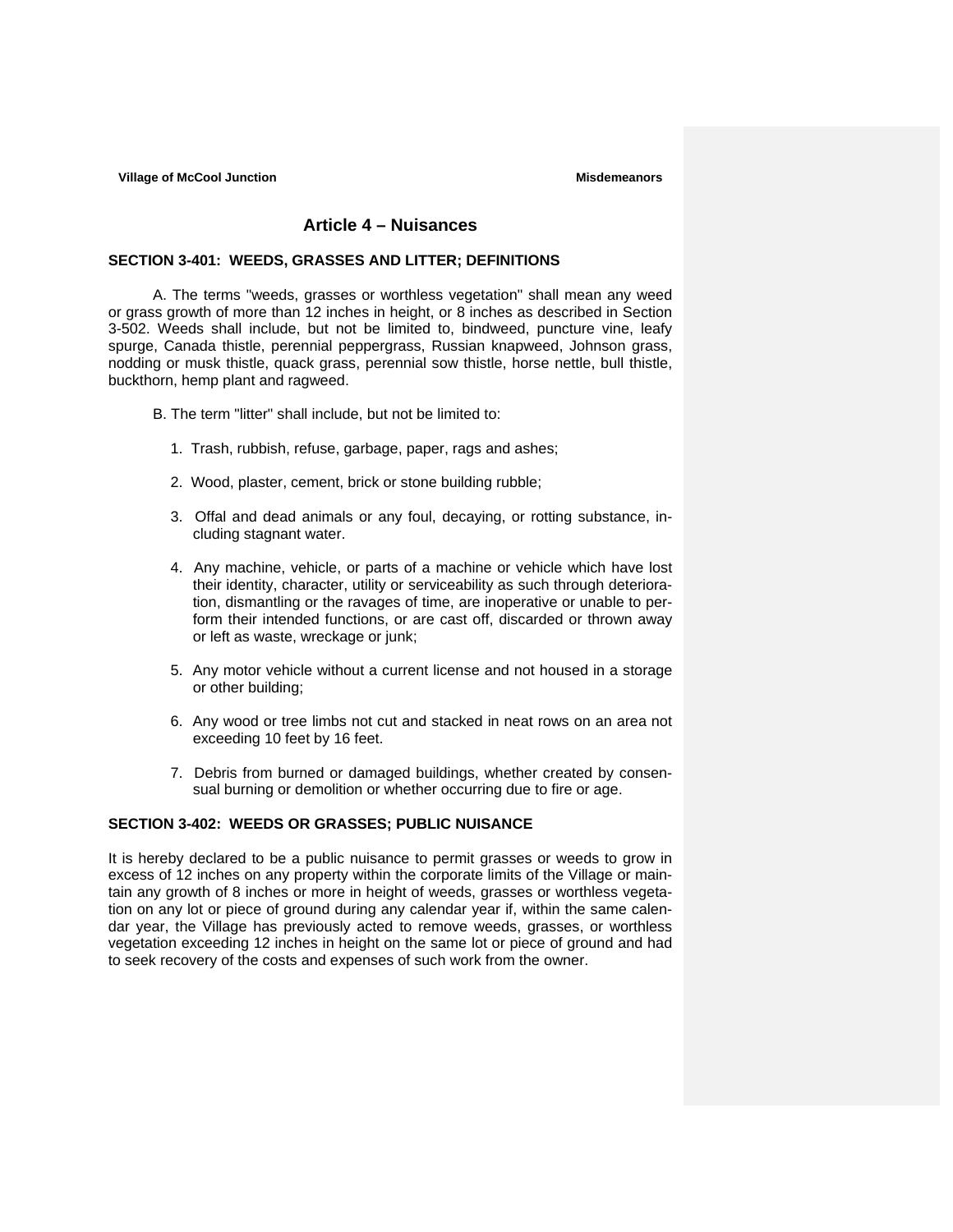### **SECTION 3-403: LITTER; PUBLIC NUISANCE**

It is hereby declared to be a public nuisance to permit the accumulation of litter on any property within the corporate limits.

## **SECTION 3-404: WEEDS, GRASSES AND LITTER; NOTICE OF NONCOMPLIANCE**

A. Whenever the Village Board determines that any grasses or weeds in excess of 12 inches, or 8 inches as described in Section 3-502, are growing on property within the Village or litter is found on any property, the village clerk shall cause written notice to be served upon the owner of the property on which grass, weeds or litter is located and further, upon the occupant thereof, by registered mail or by personal service. Such notice shall describe the nature of the nuisance and state the action that must be taken to remove or remedy the problem. Such notice shall state that such nuisance must be abated or removed within ten business days of receipt of notice.

B. If notice by personal service or certified mail is unsuccessful, notice shall be given by publication in a newspaper of general circulation in the Village or by conspicuously posting the notice on the lot or ground upon which the nuisance is to be abated or removed. Within five days after receipt of such notice or publication or posting, whichever is applicable, if the owner or occupant of the lot or piece of ground does not request a hearing with the Village or fails to comply with the order to abate and remove the nuisance, the Village may have such work done and assess the cost of such work against the property involved or recover such costs in a civil action. (Neb. Rev. Stat. §17-563(4))

### **SECTION 3-405: WEEDS, GRASSES AND LITTER; FAILURE TO CORRECT; FINE**

In the event that the owner or occupant of said premises fails to correct and eliminate said nuisance pursuant to the notice to correct, he or she shall be guilty of a misdemeanor and fined in a sum of not more than \$500.00. Each day's violation after the expiration of the five business days' notice shall be a separate offense.

### **SECTION 3-406: WEEDS, GRASSES AND LITTER; COST ASSESSED TO PROPERTY**

In addition to filing a complaint for violation of this article, the Village may cause the work to be done to abate the nuisance and assess the cost of the same against the property. In this event, however, the Village shall comply with the notice and hearing requirements set forth in Sections 3-412, 3-413 and 3-414 set forth hereafter.

### **SECTION 3-407: DANGEROUS BUILDINGS; DEFINITIONS**

Any buildings or structures which have any or all of the following defects are hereby declared to be unsafe or dangerous buildings or structures and a public nuisance: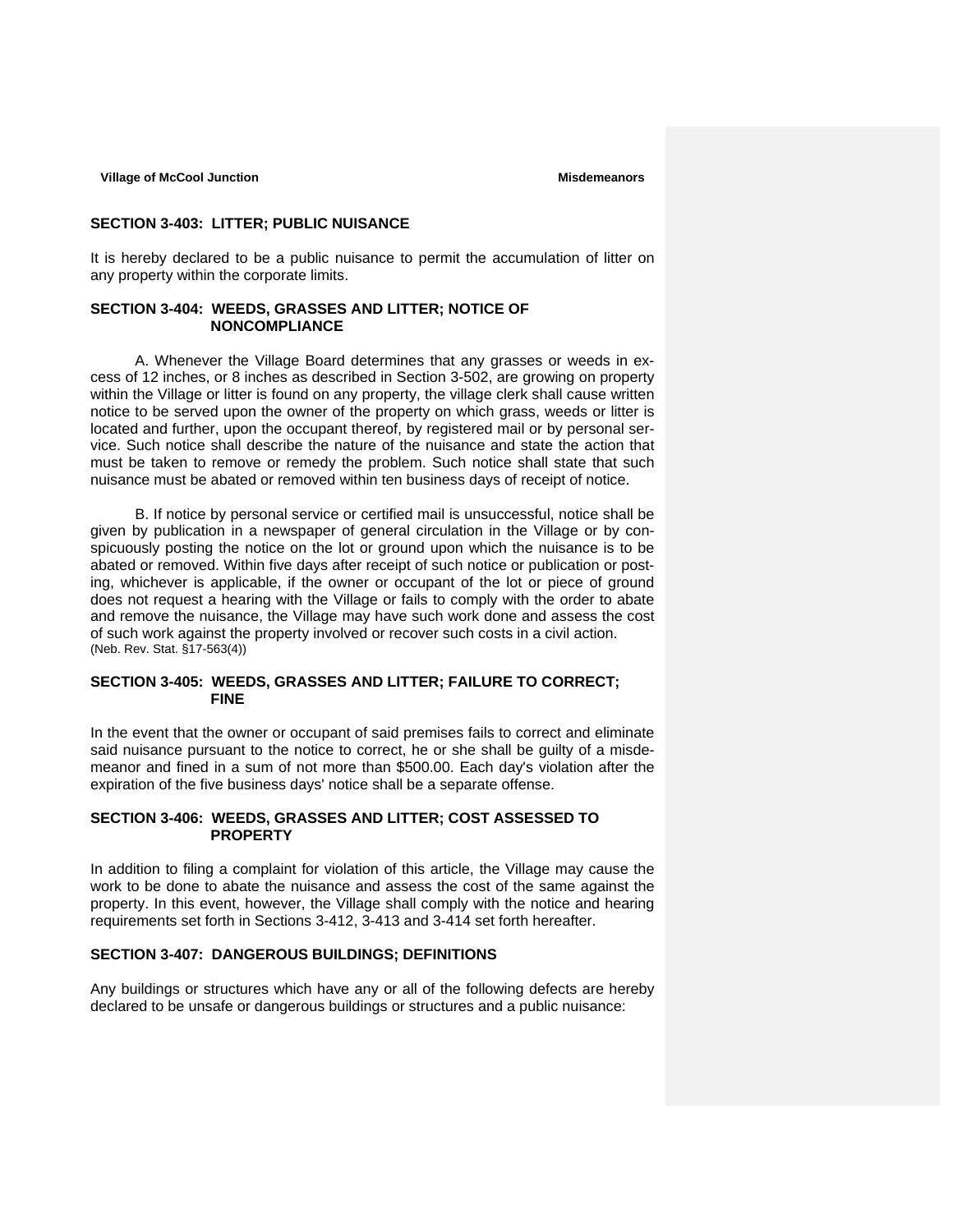A. Those having walls or other vertical structural members that list, lean or buckle to such an extent that a plumb line passing through the center of gravity falls outside the middle third of its base;

 B. Those showing 33% or more of damage or deterioration of the supporting member or members, exclusive of the foundation;

 C. Those with improperly distributed loads upon floors or roofs or in which the same are overloaded or which have insufficient strength to be reasonably safe for the purpose used;

 D. Those damaged by fire, wind, or other causes so as to have become dangerous to life, safety or the general health and welfare of the occupants of the people of the Village;

 E. Those which have become dilapidated, decayed, unsafe, unsanitary, or which so utterly fail to provide the amenities essential to decent living that they are unfit for human habitation or are likely to cause sickness or disease, so as to work injury to the health, morals, safety, or general welfare of those living therein;

 F. Those having light, air and sanitation facilities which are inadequate to protect the health, safety, or general welfare of human beings who live or may live therein;

 G. Those having inadequate facilities for egress in the case of fire or panic, or those having insufficient stairways, elevators, fire escapes, or other means of communication;

 H. Those having parts thereof which are so attached that they may fall and injure persons or property;

 I. Those that are unsafe, unsanitary, or dangerous to the health, safety, or general welfare of the people of the Village because of their condition;

 J. Those having been inspected by a specially appointed building inspector or a professional engineer appointed by the Village which are, after inspection, deemed to be structurally unsafe or unsound as found by the inspection of such building inspector or professional engineer;

 K. Those existing in violation of any provision of this article, any provision of the Fire Prevention Code, any provision of the county health rules and regulations or other applicable provisions of the ordinances of the Village.

## **SECTION 3-408: DANGEROUS BUILDINGS; STANDARDS**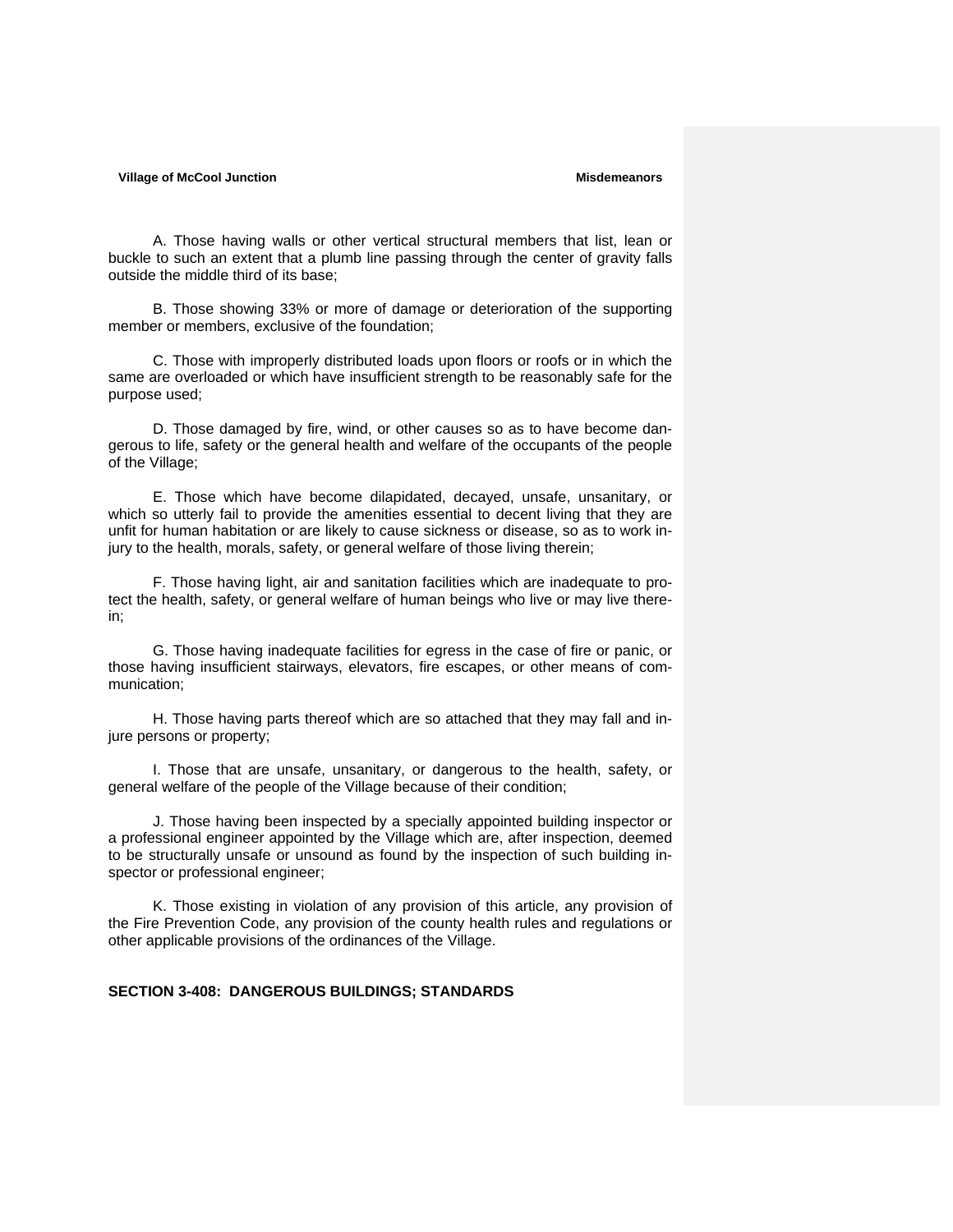The following standards shall be followed in substance in determining whether the structure or building should be repaired, vacated, or demolished:

 A. If the unsafe or dangerous building or structure can reasonably be repaired so that it will no longer exist in violation of any of the terms or provisions of this article, it shall be ordered to be repaired.

 B. If the unsafe or dangerous building is in such condition as to make it dangerous to the health, morals, safety, or general welfare of its occupants, it shall be ordered to be vacated.

 C. In any case where an unsafe or dangerous building or structure cannot be repaired so that it will no longer exist in violation of the terms or provisions of this article, it shall be demolished. In all cases where the unsafe or dangerous building is a fire hazard existing or erected in violation of the applicable fire codes and regulations, or any other provision of an ordinance of this Village , or statute of the state, it shall be demolished.

## **SECTION 3-409: DANGEROUS BUILDINGS; PUBLIC NUISANCE**

All unsafe or dangerous buildings or structures within the terms of this article are hereby declared to be nuisances and shall be repaired, vacated, or demolished as provided above.

### **SECTION 3-410: DANGEROUS BUILDINGS; BUILDING INSPECTOR**

The Village Board may appoint a special building inspector or professional engineer who shall, at the direction of the board:

 A. Inspect any building, wall, or structure about which complaints are filed by any person to the effect that a building, wall, or structure is or may be existing in a dangerous or unsafe manner;

 B. Inspect any building or structure within the jurisdictional area of the Village for the purpose of determining whether any conditions exist which render such place a dangerous or unsafe building or structure within the terms of this article;

C. Report to the Village Board the results of the inspection;

 D. Appear at all hearings and testify as to the condition of the unsafe or dangerous building or structure.

## **SECTION 3-411: DANGEROUS BUILDINGS; NUISANCE; PROCEDURE**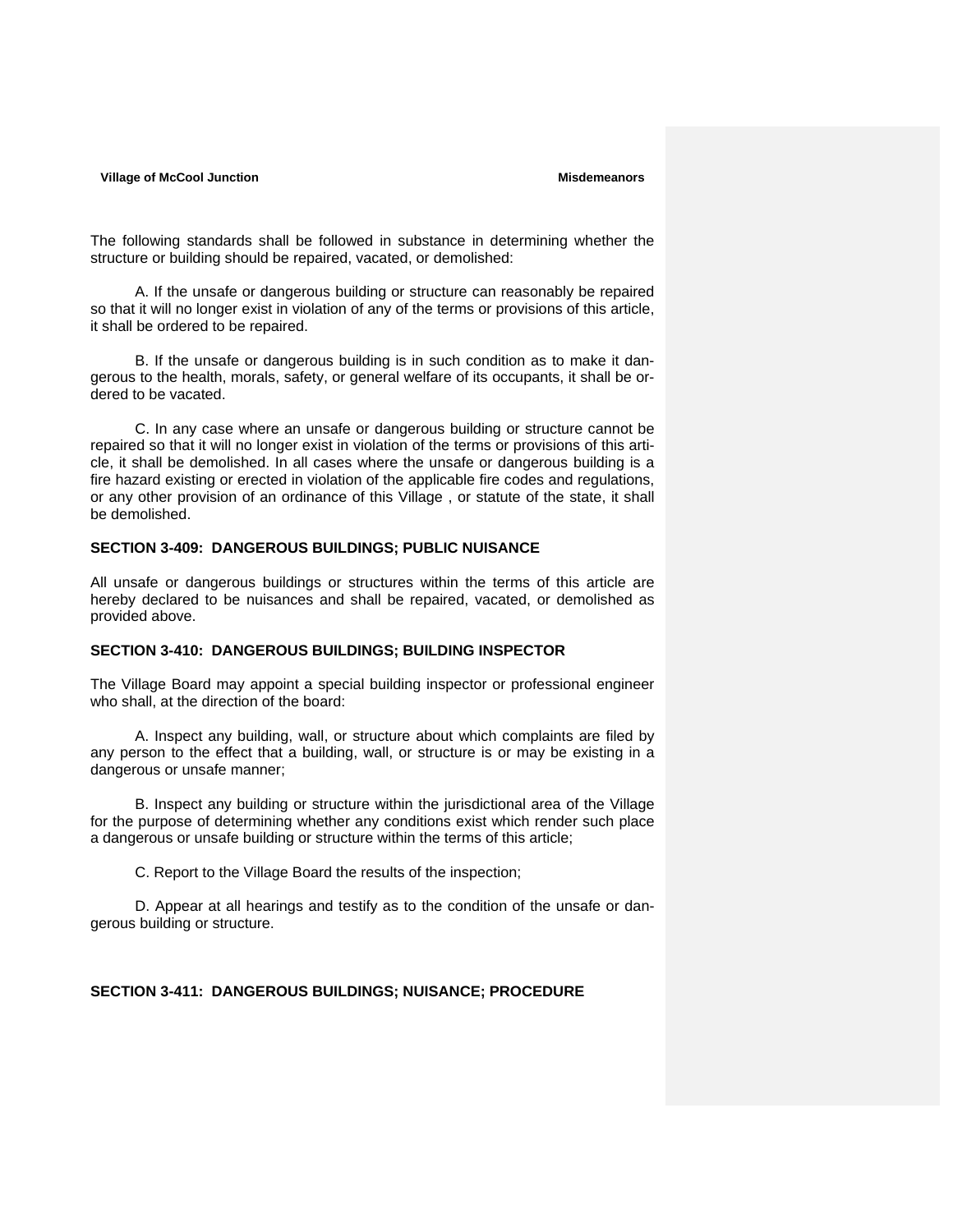If the special building inspector or professional engineer designated by the Village Board finds that a building or structure is unsafe or dangerous and a nuisance, the board shall:

 A. Notify the owner, occupant, lessee, mortgagee, agent or other persons having an interest in the building or structure that it has been found to be an unsafe or dangerous building. The notice will indicate whether the owner must vacate, repair or demolish the building or structure and shall be delivered to the persons as heretofore described by personal service or certified mail. If notice by personal service or certified mail is unsuccessful, notice shall be given by publication in a newspaper of general circulation in the Village or by conspicuously posting the notice on the lot or ground upon which the nuisance is to be abated or removed. In any case, notice shall be posted upon such premises as a procedural step herein, as described in subsection (C) below.

 B. Set forth in the notice a description of the building or structure deemed unsafe or dangerous, accompanied by a statement of the particulars which make the building or structure unsafe or dangerous and an order requiring the same to be put in such condition as to comply with the terms of this article within such length of time, not exceeding 30 days, as is reasonable;

 C. Direct the special building inspector to place a sign on the building or structure found to be unsafe or dangerous on its exterior near the main entrance which shall set forth that the building or structure is unsafe or dangerous for occupancy and use.

## **SECTION 3-412: DANGEROUS BUILDINGS; DISPUTES**

 A. In the event that the owner, occupant, lessee, mortgagee, agent or other person having an interest in the building or structure determined dangerous, disagrees with or disputes the information contained in the notice, such person shall notify the village clerk with a written statement that sets forth the reasons for the disagreement or dispute and the relief requested. This written request shall be made within 14 days of mailing of the notice. If written notice is received by the village clerk within 14 days, a hearing shall be held before the Village Board at its next regularly scheduled monthly meeting. The clerk shall notify the person requesting the hearing, in writing, of the time, place, and date of the regular monthly meeting and shall place the name of the person on the agenda of such meeting.

 B. The hearing before the Village Board shall be informal and not governed by the Nebraska Rules of Evidence. Such hearing shall be quasi-judicial in nature and its decision shall be based on the evidence presented at the hearing. The person requesting the hearing may be represented by legal counsel or other representative, may present witnesses and offer evidence, and may examine and copy, at his or her own expense, and not less than three business days before the hearing, the records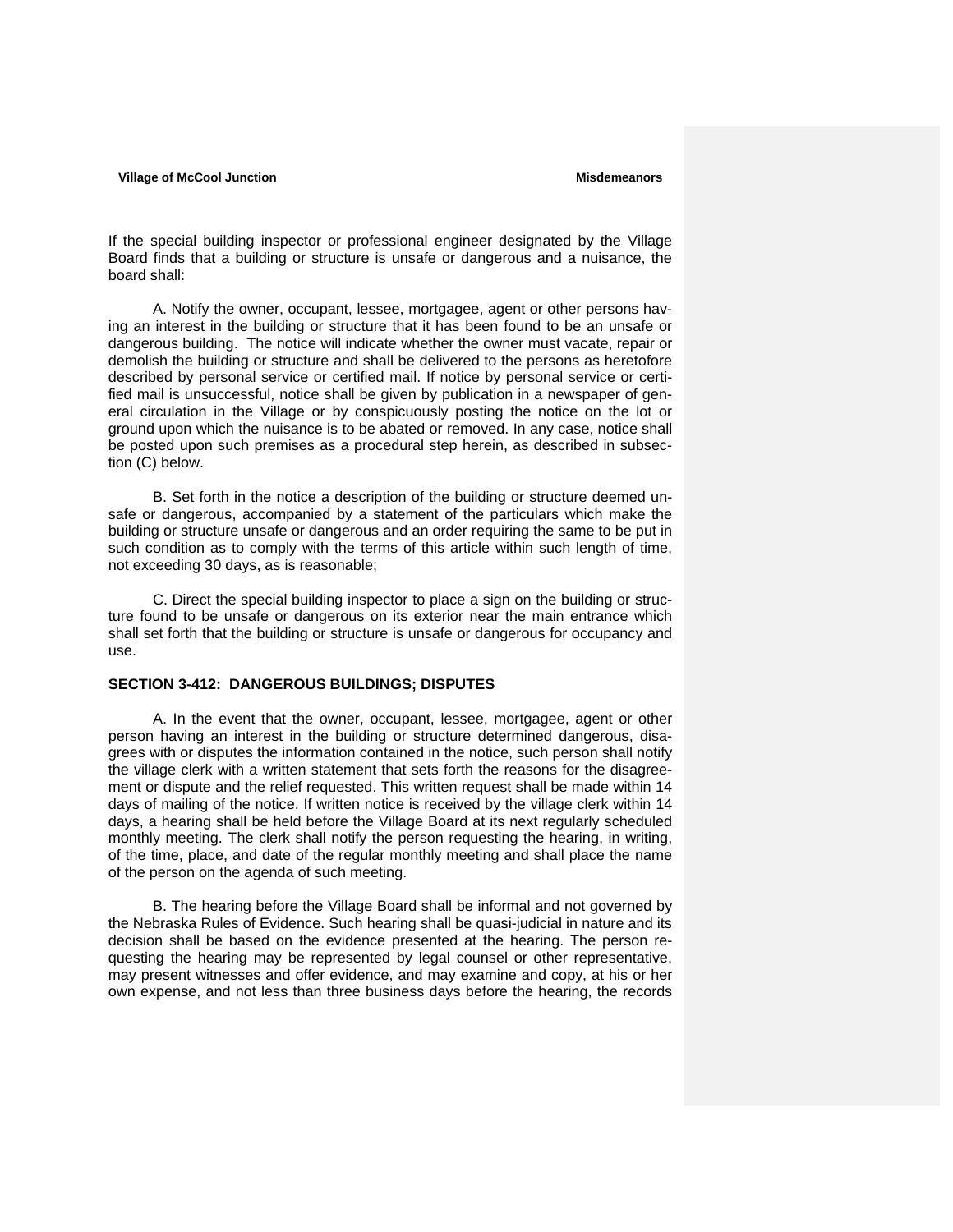of the Village regarding the inspection and notice. The Village Board need not make a written finding of fact and may make its pronouncement orally at the hearing. The decision of the Village Board shall be final unless appealed. Failure of the person to attend the hearing shall relieve the board of any further procedures before action is taken as set forth in a notice.

### **SECTION 3-413: DANGEROUS BUILDINGS; APPEAL**

Any person aggrieved by the decision of the Village Board may appeal the decision to the District Court. This appeal shall and must be taken within 30 days of the pronouncement of the board's decision.

## **SECTION 3-414: DANGEROUS BUILDINGS; FAILURE TO COMPLY**

In case any owner, occupant, lessee, mortgagee, agent or other person having an interest in the building or structure shall fail, neglect, or refuse to comply with the notice by or on behalf of the Village to repair, rehabilitate or demolish and remove a building or structure which is unsafe or dangerous and a public nuisance, or shall fail to comply with the notice to abate grasses, weeds or litter, the Village may proceed with the work specified in the notice to the property owner. A statement of the cost of such work shall be transmitted to the Village Board, which is authorized to levy the cost as a special assessment against the property. Such special assessment shall be a lien on the real estate and shall be collected in the manner provided for special assessments under Nebraska statutes. In addition the Village may bring a civil action against the offending party to recover the cost of the work.

## **SECTION 3-415: DANGEROUS BUILDINGS; IMMEDIATE HAZARD**

In the event the building constitutes an immediate hazard to the life or safety of any persons and must be demolished to protect their health or safety, a specially appointed building inspector or a professional engineer designated by the Village Board shall report such facts to the board, which shall follow the procedures set forth in state statutes. The Village, by and through the Village Board, may immediately contract for the immediate demolition of the unsafe or dangerous building without requiring bids. The cost of such emergency vacation and demolition of unsafe or dangerous buildings or structures shall be levied, equalized, and assessed, as are other special assessments.

### **SECTION 3-416: AIR POLLUTION**

It shall be unlawful for any person, firm, or corporation to permit the emission of smoke from any source that is injurious or offensive to the residents of the Village in the judgment of the Board of Health. Air shall be considered to be polluted when the discharge into the open air of dust, fumes, gases, mist, odors, smoke, or any combination thereof is of such character and in a quantity which to any group of persons interferes with their health, repose, or safety, or causes severe annoyance or discom-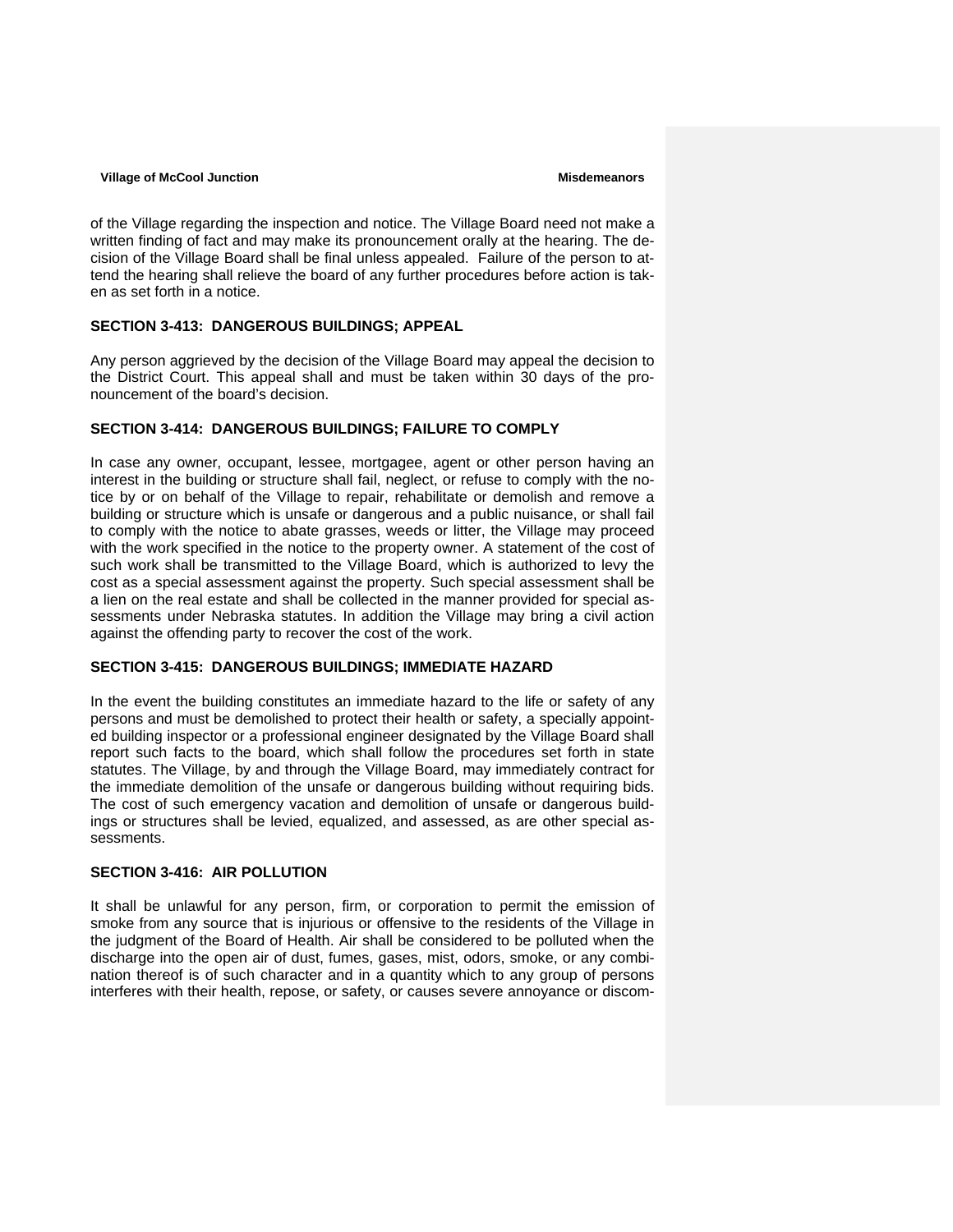fort or is offensive and objectionable to normal persons and causes injury to real and personal property of any kind. The standards for air pollution established or adopted by the State of Nebraska, shall be presumptive evidence as to when the air is deemed to be polluted under this section. It is hereby unlawful for any such person, firm, or corporation to permit or cause the escape of the aforesaid nuisances and the escape of the said dust, fumes, gases, mists, odors, and smoke is hereby declared to be a nuisance and shall be summarily abated upon written notice by the Board of Health to the violator. Such abatement may be in addition to the penalty for air pollution in the Village. (Neb. Rev. Stat. §18-1720, 28-1321)

## **SECTION 3-417: WATER POLLUTION**

It shall be unlawful for any person, firm, or corporation to obstruct or impede without legal authority any river or collection of water, or to corrupt and render unwholesome or impure any watercourse, stream, or other water. The standards for water quality established or adopted by the State of Nebraska shall be presumptive evidence as to when the water is deemed to be polluted under this Section. Such a corruption of the water in or about the Village shall constitute a nuisance and shall be summarily abated upon written notice to the violator by the Board of Health. The said abatement may be in addition to the penalty for water pollution. (Neb. Rev. Stat. §18-1720, 28-1321)

## **SECTION 3-418: NOXIOUS USE OF BUILDING OR PREMISES**

It shall be unlawful for any person to use a building or premises in any part of the Village for any trade, industry, or other purpose that is detrimental to the public health, safety, and welfare. Such a noxious or offensive use is hereby declared to constitute a public nuisance. (Neb. Rev. Stat. §18-1720, 28-1321)

### **SECTION 3-419: RODENTS AND INSECTS; EXTERMINATION**

It shall be the duty of the owner, lessee, or occupant of any dwelling or building to be responsible for the active and continued extermination of any insects, rodents, or other pests therein or on the premises. In the event that the owner, lessee, or occupant of any said dwelling or building neglects, fails, or otherwise refuses to control and actively exterminate the insects, rodents, and other pests in and about his premises, the Board of Health shall issue notice for him to do so. If the said owner, lessee, or occupant has not made a good faith effort to exterminate the said pests within five days, the premises shall be deemed to be a nuisance and a health hazard. (Neb. Rev. Stat. §18-1720, 28-1321)

### **SECTION 3-420: RODENTS AND INSECTS; OCCUPANT**

It shall be the responsibility of the occupant in a single dwelling unit, whether or not the dwelling unit is located in a multiple unit structure, to exterminate the rodents and insects infesting the premises when it is found by the Board of Health that only the occupant's dwelling is so infested. (Neb. Rev. Stat. §18-1720, 28-1321)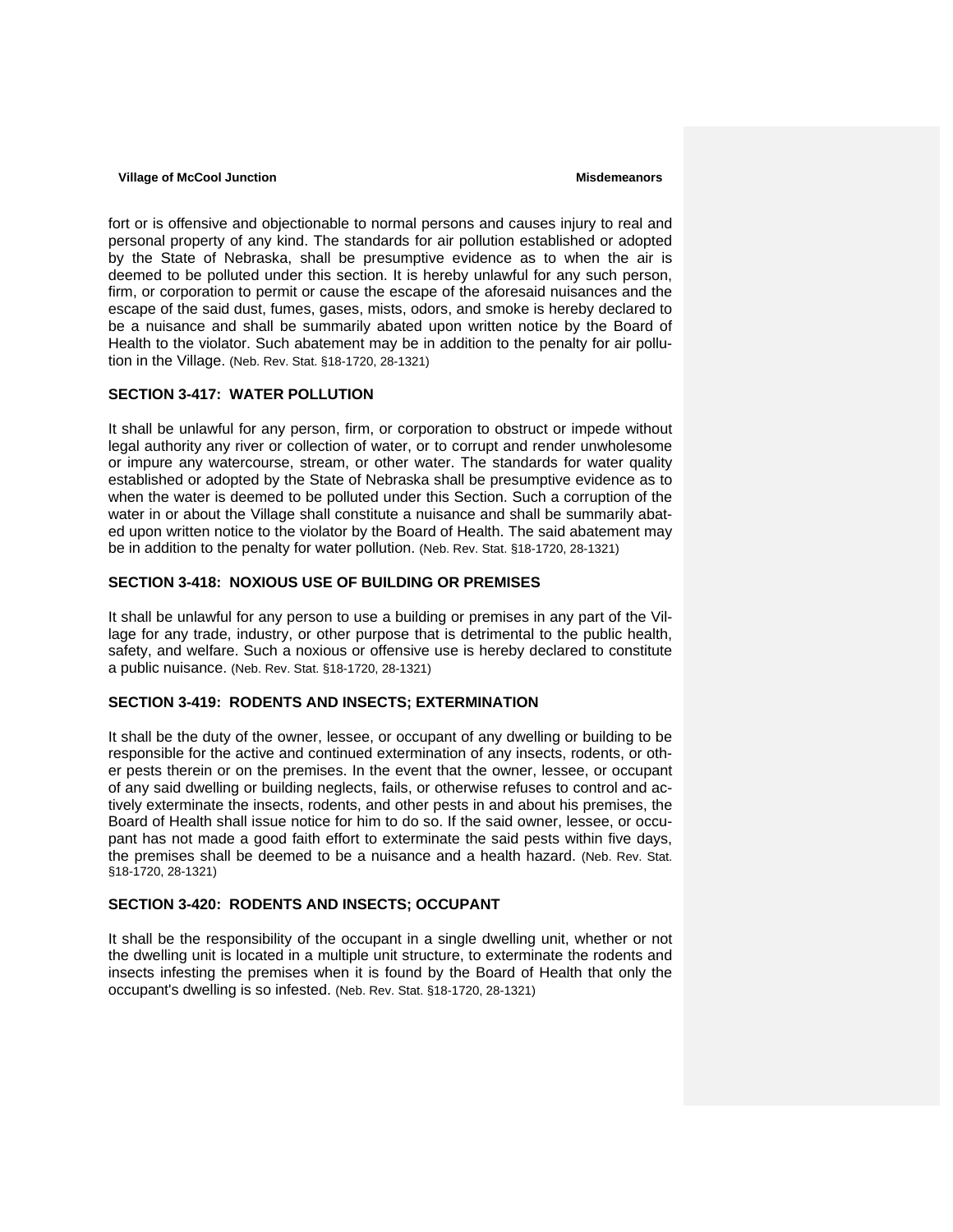### **SECTION 3-421: RODENTS AND INSECTS; OWNER**

The owner of a multiple dwelling unit shall have the duty to exterminate therein for rodents and insects when infestation exists in two or more units, when infestation exists in shared or public areas of a multiple unit structure when the infestation is due to failure by the owner to maintain the dwelling in an insect and rodent proof condition. The owner of a single dwelling unit shall have the duty to exterminate therein notwithstanding the occupancy of a renter or lessee when the infestation of insects or rodents is due to the said owner's failure to construct or maintain the premises in such a manner as to make it reasonably resistant to the entrance and habitability of such pests. (Neb. Rev. Stat. §18-1720, 28-1321)

## **SECTION 3-422: JURISDICTION**

The chairman and village marshal are directed to enforce this village code against all nuisances. The jurisdiction of the chairman, village marshal, and court shall extend to, and the territorial application of this chapter shall include, all territory adjacent to the limits of the Village within one mile thereof and all territory within the corporate limits. (Neb. Rev. Stat. §18-1720)

### **SECTION 3-423: ADJOINING LAND OWNERS; INTERVENTION BEFORE TRIAL**

In cases of appeal from an action of the Village Board condemning real property as a nuisance or as dangerous under the police powers of the Village, the owners of the adjoining property may intervene in the action at any time before trial. (Neb. Rev. Stat. §19-710)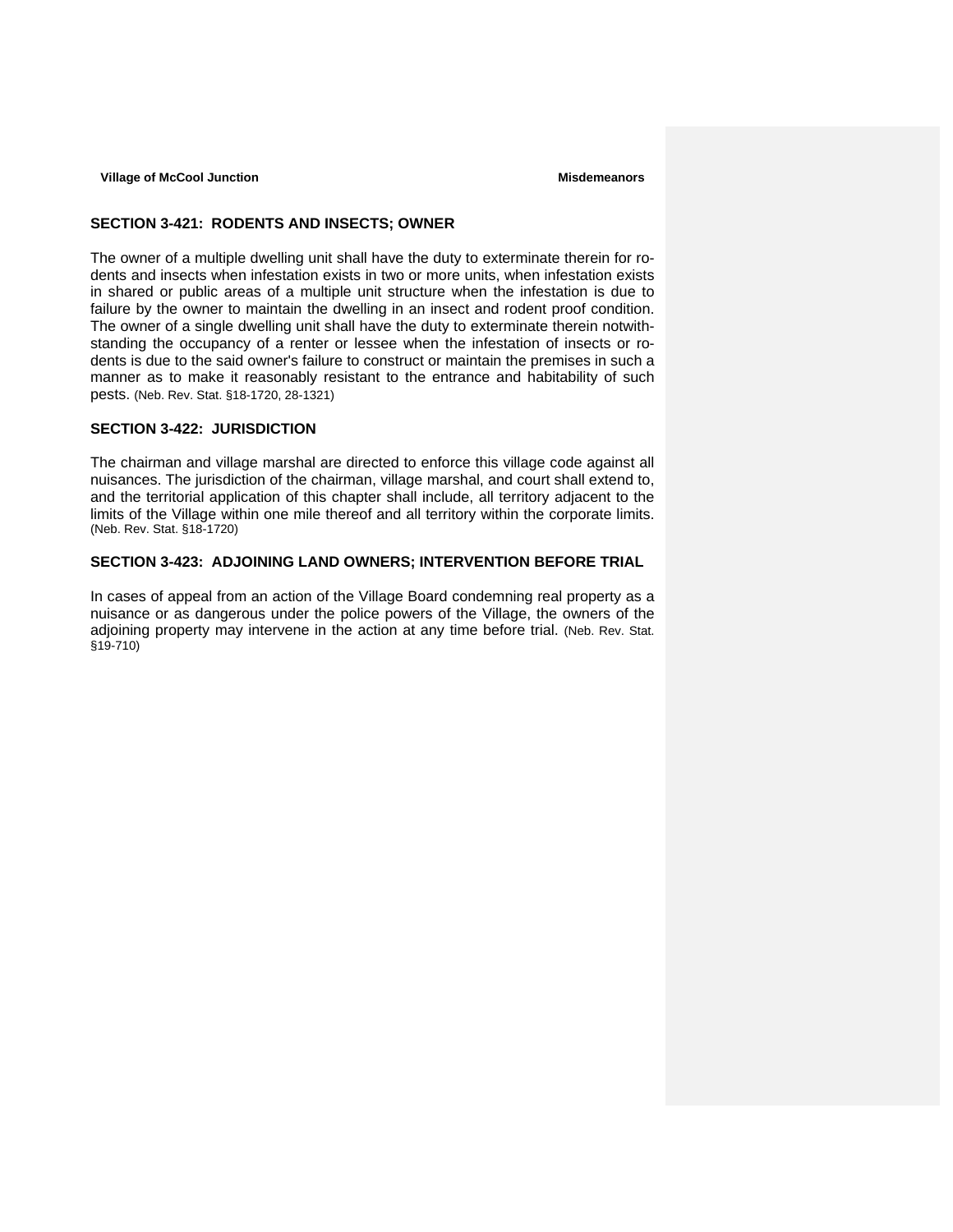# **Article 5 – Sexual Predators**

## **SECTION 3-501: DEFINITIONS**

For purposes of this ordinance:

"Child care facility" means a facility licensed pursuant to the Child Care Licensing Act;

"Reside" means to sleep, live, or dwell at a place, which may include more than one location and may be mobile or transitory;

"Residence" means a place where an individual sleeps, lives, or dwells, which may include more than one location, and may be mobile or transitory;

"School" means a public, private, denominational, or parochial school which meets the requirements for state accreditation or approval;

"Sex offender" means an individual who has been convicted of a crime listed in Nebr. Rev. Stat. §29-4003 and who is required to register as a sex offender pursuant to the Sex Offender Registration Act; and

"Sexual predator" means an individual required to register under the Sex Offender Registration Act, who has committed an aggravated offense as defined in Neb. Rev. Stat. §29-4001.01 and who has victimized a person 18 years of age or younger. (Neb. Rev. Stat. §29-4016)

# **SECTION 3-502: RESIDENCY RESTRICTIONS**

It is unlawful for any sexual predator to reside within 500 feet from a school or child care facility. For purposes of determining the minimum distance separation, the distance shall be measured by following a straight line from the outer property line of the residence to the nearest outer boundary line of the school or child care facility. (Neb. Rev. Stat. §29-4017)

## **SECTION 3-503: EXCEPTIONS**

This ordinance shall not apply to a sexual predator who (A) resides within a prison or correctional or treatment facility operated by the state or a political subdivision; (B) established a residence before July 1, 2006, and has not moved from that residence; or (C) established a residence after July 1, 2006, and the school or child care facility triggering the restriction was established after the initial date of the sexual pred-ator's residence at that location. (Neb. Rev. Stat. §29-4017)